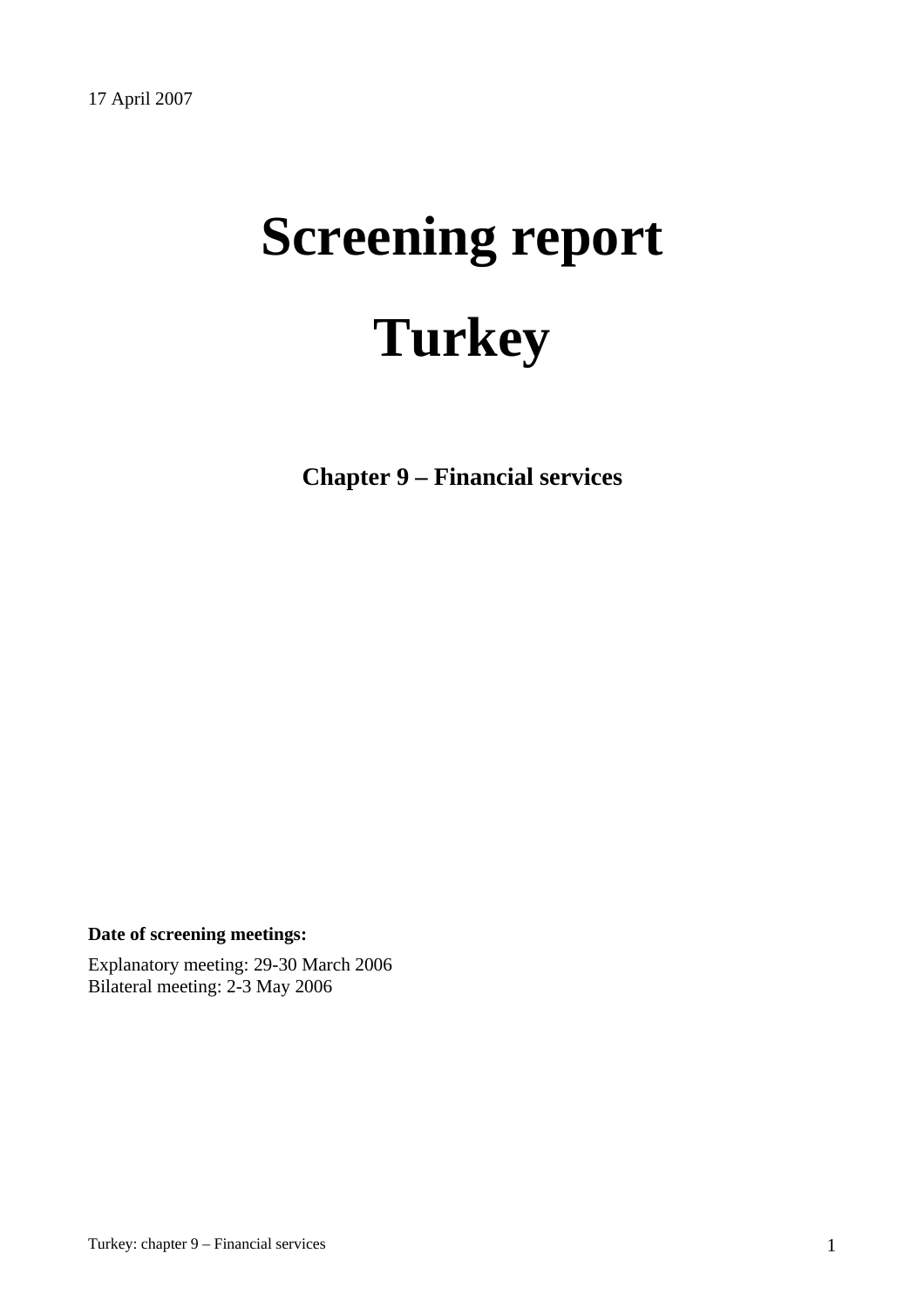## **I. CHAPTER CONTENT**

The *acquis* covered by this chapter includes rules for the authorisation, operation and supervision of financial institutions and regulated markets. Financial institutions covered by the *acquis* can operate across the EU in accordance with the 'European passport' and the 'home country control' principle either by establishing branches or by providing services on a cross-border basis.

In the field of **banks and financial conglomerates**, the *acquis* sets out requirements for the authorisation, operation and prudential supervision of credit institutions, as well as requirements concerning the calculation of capital adequacy requirements applying to credit institutions and to investment firms. The two relevant directives have recently been recast to incorporate the new capital requirements framework based on the Basel II Accord. The *acquis* in this sector also lays down rules relating to supplementary supervision of financial conglomerates and to the taking up, pursuit of and prudential supervision of the business of electronic money institutions. Credit institutions are required to join an officially recognised deposit guarantee scheme, which must provide for a minimum protection of  $\epsilon$ 20,000 per depositor. The *acquis* lays down rules regarding the annual and consolidated accounts of banks and other financial institutions. It also harmonises certain provisions concerning the reorganisation and winding up of credit institutions with branches in more than one Member State.

In the field of **insurance and occupational pensions**, several directives set out rules concerning the authorisation, operation and supervision of life assurance and non-life insurance undertakings. Specific provisions exist in the non-life sector for co-insurance, tourist assistance, credit insurance and legal expense insurance. The *acquis* establishes rules for the supplementary supervision of insurance groups. It also incorporates a prudential regulatory framework for reinsurance activities in the Community aiming removing barriers to the pursuit of reinsurance business, such as the obligation for the reinsurance undertaking to pledge assets. The directive on insurance mediation establishes a legal framework for the taking-up and pursuit of the activities of insurance and reinsurance mediation by natural and legal persons operating in the Community. In the field of motor insurance, several directives harmonise requirements concerning insurance against civil liability in respect of motor vehicles with a view to facilitating the free movement of goods and people, in particular by abolishing frontier controls on motor insurance. Directive 2003/41/EC regulates the activities and supervision of institutions for occupational retirement provision. The *acquis* lays down rules regarding the annual and consolidated accounts of insurance undertakings. It also harmonises certain provisions concerning the reorganisation and winding up of insurance undertakings with branches in more than one Member State.

In relation to **financial market infrastructure**, the directive on financial collateral arrangements aims to reduce and harmonise the formal requirements and procedures to create and enforce collateral across the EU, while the directive on settlement finality aims to reduce the systemic risk linked to the insolvency of a participant in payment and securities settlement systems.

In the field of **securities markets and investment services,** the directive on markets in financial instruments (MiFID) and its implementing measures set out a comprehensive regulatory regime covering the authorisation, operation and supervision of investment firms and regulated markets. The prospectuses directive and its implementing measures reinforce the protection for investors by guaranteeing that all prospectuses, wherever in the EU they are issued, provide them with the clear and comprehensive information they need to make investment decisions. The *acquis* also prescribes minimum transparency requirements for listed companies concerning both periodic and ongoing information. The directive on market abuse and its implementing measures introduce a harmonised and comprehensive administrative regime for prohibiting and prosecuting insider dealing and market manipulation. The *acquis* also requires that Member States ensure that at least one officially recognised investor compensation scheme is established offering compensation up to €20,000*.* The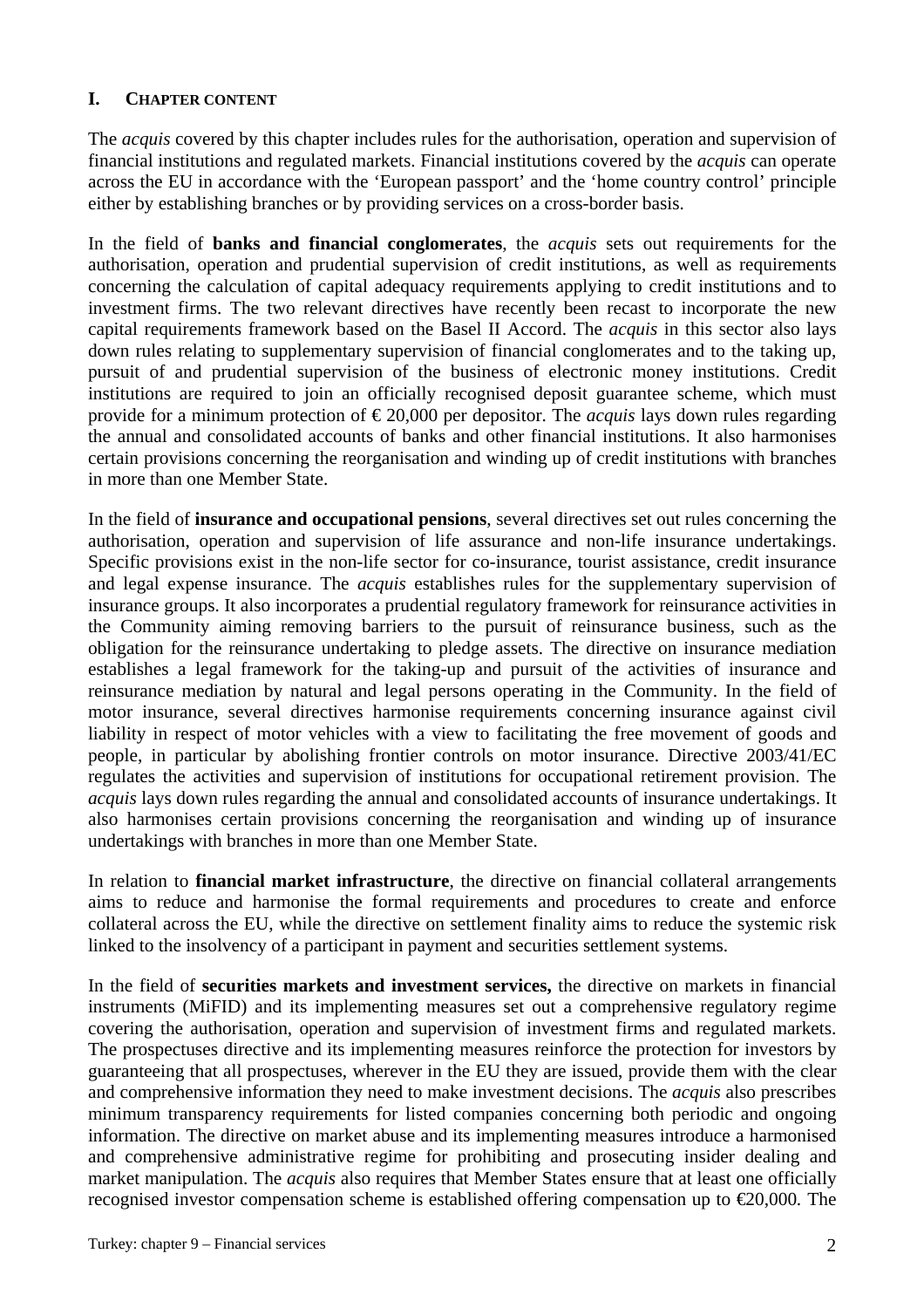legislation on investment funds (UCITS) sets out common basic rules for the authorisation, supervision, structure and activities of investment funds to facilitate the cross-border distribution of units of funds in the EU and to ensure adequate investor protection.

## **II. COUNTRY ALIGNMENT AND IMPLEMENTATION CAPACITY**

Turkey indicates that it can accept the *acquis* regarding financial services. Turkey indicates that it does not expect any difficulties to implement the *acquis* by accession.

This part summarises the information provided by Turkey and the discussion at the screening meeting.

## **II.a. Banks and financial conglomerates**<sup>1</sup>

Requirements concerning **taking up and pursuit of the business of credit institutions** are regulated by the Turkish Banking Law which entered into force on 1 November 2005 (Law No. 5411, OG No. 25983 (bis) of 01.11.2005) and several regulations adopted by the Banking Regulation and Supervision Agency (BRSA), in particular the Regulation on the establishment and operation of banks and the Regulation on measurement and assessment of capital adequacy. The Banking Law regulates the activities of three types of banks: (i) deposit banks; (ii) participation banks (which offer financial services on a non-interest basis, i.e. "Islamic banking"); and (iii) development and investment banks. Only deposit and participation banks are considered as credit institutions that may accept deposits from the public. Deposit and participation banks may also offer a wide range of financial services, but the former are not permitted to engage in leasing business.

Banks need an authorisation from the BRSA for their establishment and a separate authorisation for the commencement of operations. The Banking Law lists the conditions that have to be met in both cases. Any refusal by the BRSA to grant an authorisation must be notified to the applicant in writing together with the reasons therefore. The Banking Law lists an exhaustive list of circumstances in which a bank's establishment or operating authorisation may be revoked or restricted. Turkey's legislation does not condition the authorisation to perform banking business to an economic needs test.

Turkish banks may establish representative offices, branches or subsidiaries abroad, or acquire a stake in a foreign bank, subject to an authorisation by the BRSA. Branches of foreign banks need an authorisation from the BRSA for their establishment. Residents may not obtain consumer credits and mortgage credits from abroad.

The minimum capital requirement to set up a deposit or a participation bank is YTL 30 million  $(\infty)$  is million). Founders and board members of a bank have to meet fit and proper criteria.

The acquisition of a qualifying holding representing 10% or more of a bank's capital, as well as subsequent increases in qualifying holdings above specified thresholds, are subject to an authorisation by BRSA. The Banking Law stipulates that holders of qualifying holdings must meet the same fit and proper conditions applicable to founders.

 $\frac{1}{1}$  This section describes the situation prevailing at the time of the bilateral screening meeting. In November 2006, the Banking Regulation and Supervision Agency (BRSA) and the Savings Deposit Insurance Fund (SDIF) issued a number of new regulations pursuant to the Banking Law. These regulations are not taken into account in this report.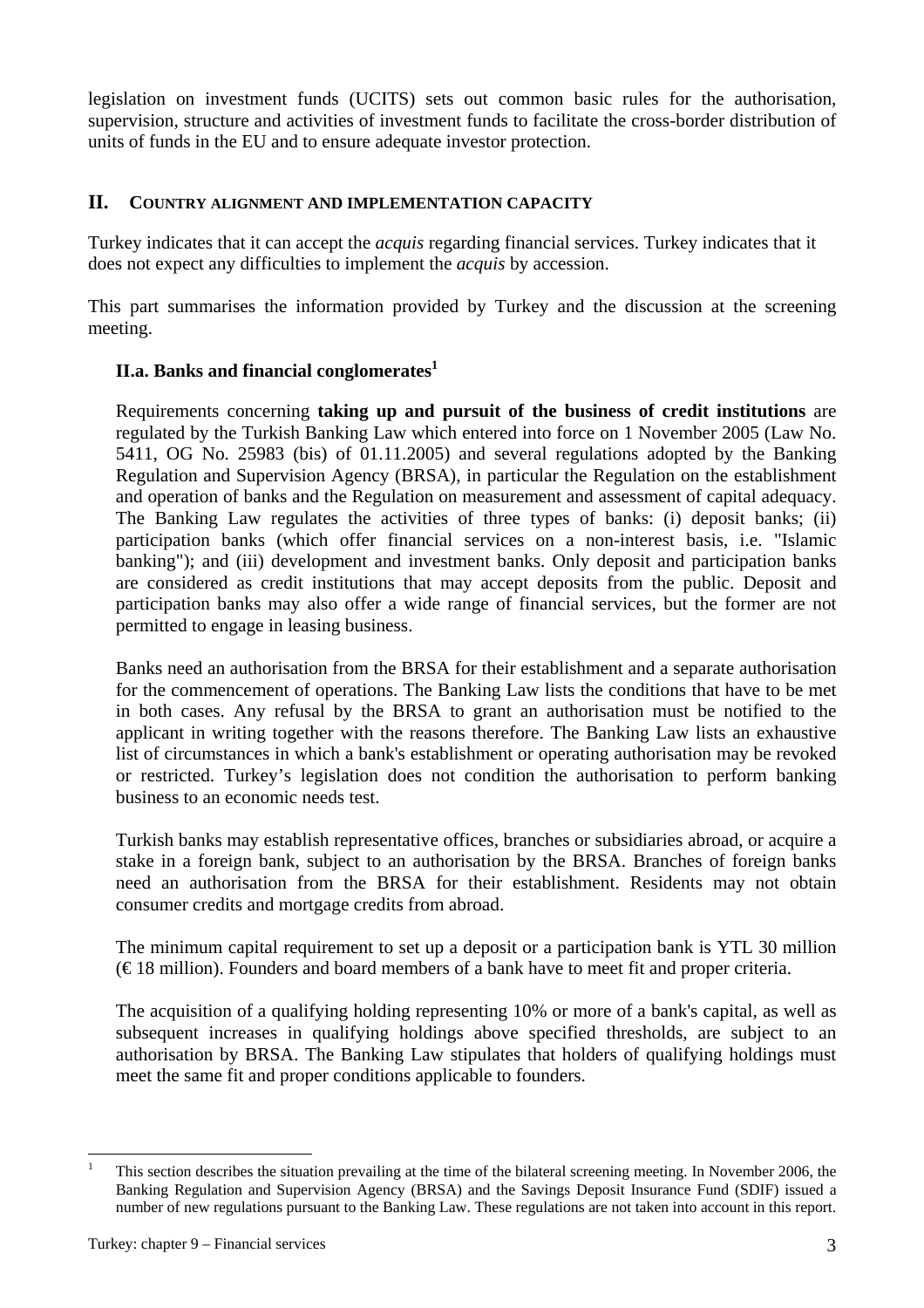The Turkish Banking Law regulates banks' own funds, large exposures and holdings in nonfinancial institutions. A large exposure refers to an exposure to one person or risk group which equals or exceeds 10 % of a bank's own funds. The exposure to large risks in relation to one person or a risk group should not exceed 25% of the bank's own funds. This percentage should not exceed 20%, if the client or group of connected clients is the parent undertaking or subsidiary of the parent undertaking or the bank. In addition, the aggregated large exposures should not exceed eight times the bank's own funds. A bank cannot acquire a qualifying holding outside the financial sector amounting to more than 15% of its own funds, while the total value of such holdings may not exceed 60% of its own funds.

The Banking Law includes provisions on consolidated supervision, including an obligation for parent banks to prepare consolidated accounts (which do not, however, include non-financial subsidiaries) as well as the calculation of prudential indicators on a consolidated basis. The Law provides a legal basis for co-operation between the BRSA and other domestic authorities for the purposes of consolidated supervision, as well as the exchange of information and co-operation with foreign authorities in the context of bilateral memoranda of understanding.

Pursuant to the Banking Law, the BRSA may enact corrective, rehabilitation or restrictive measures in a wide range of circumstances, including non-compliance with own funds/capital adequacy or liquidity requirements, asset-liability maturity mismatches, a deterioration in asset quality, deficiencies in internal control or risk management procedures, etc. Banks are required to implement corrective measures within a deadline specified by the BRSA. Financial institutions under BRSA's jurisdiction are required to provide the latter with all information and documents relevant to the implementation of banking legislation. The Banking Law empowers the BRSA to conduct both on-site and off-site supervision.

The BRSA's personnel are bound by professional secrecy. The Banking Law contains provisions providing BRSA personnel with protection from prosecution except in narrowly specified cases.

Credit institutions have to publish annual reports including information concerning internal control, internal audit, risk management and various financial risk categories.

In relation to **capital adequacy** requirements applicable to banks, the Banking Law requires banks to maintain a capital adequacy ratio of at least 8%. Capital charges are currently only required for credit and market risk. The capital requirements due to credit risks are calculated based on Basel I methodology. Market risk consists of interest rate risk, equity position risk and foreign exchange risk. The first two cover risks arising from the trading book only, while the foreign exchange risk applies to all the bank's business activities. There are no rules concerning netting, while Turkey does not require capital reserves for position risk related to underwriting, credit derivates and collective investment undertakings. There are no capital charges for settlement/delivery risk and counter party credit risk, nor for commodities risk. Market risk may be calculated using a standardised method or an internal risk-measurement model.

In November 2006 Turkey adopted a number of regulations in this area as declared during the screening meeting. One of these regulations is "The Regulation on Measuring and Evaluating Banks' Capital Adequacy", where in addition to credit and market risks, principles regarding operational risks are determined. Therefore, an important principle of Basel II will enter into force in June 2007 (Basel I-a). Turkey declared that Basel II will then be fully implemented as of January 2008. Moreover, Turkey introduced with this regulation principles regarding settlement and commodity risks.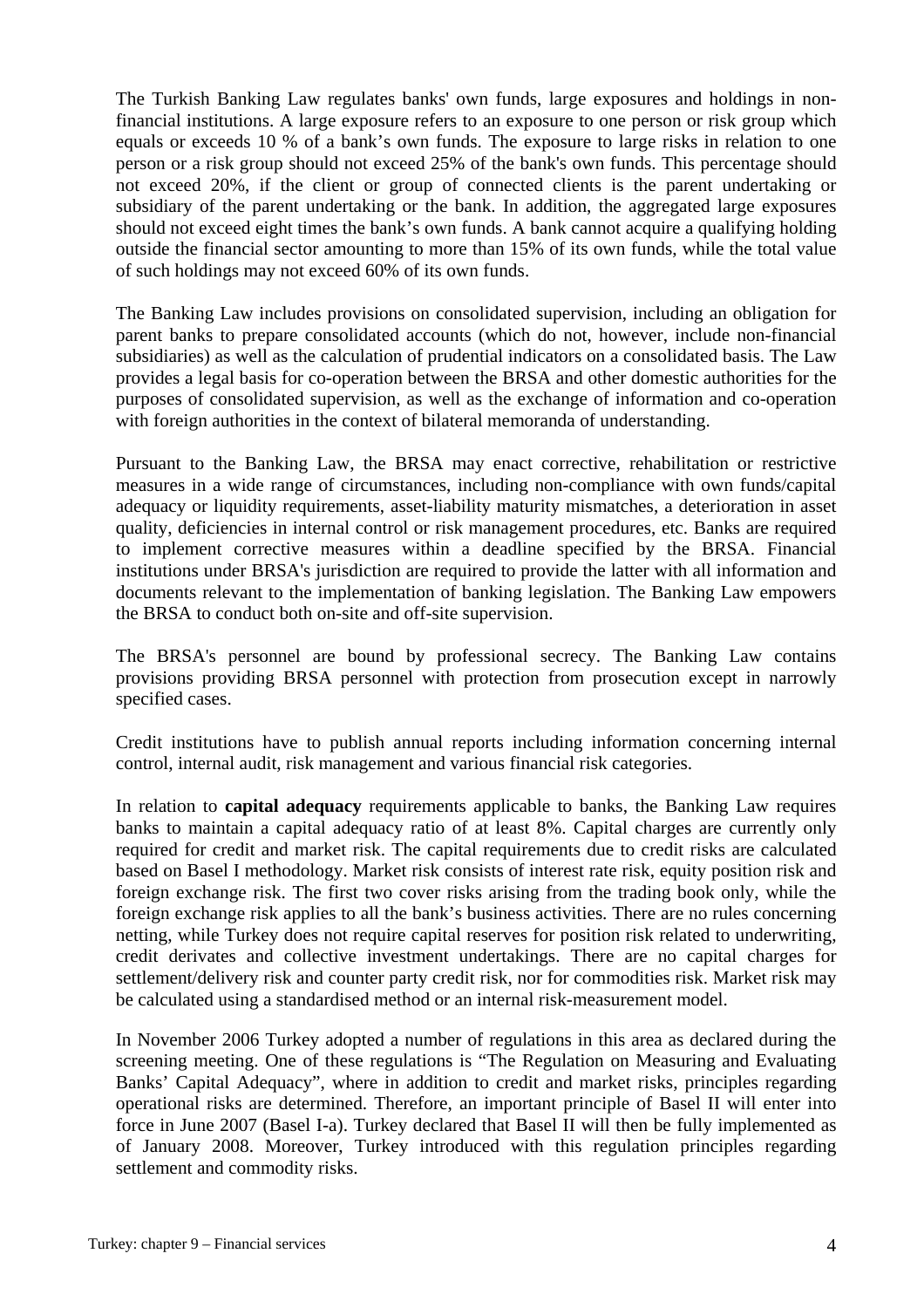The capital adequacy provisions for brokerage houses are set-out in the Capital Market Law and in related Communiqués issued by the Capital Market Board (CMB). Brokerage houses have to maintain varying minimum equity capital depending on the activities they are authorised to perform. This ranges from  $\epsilon$ 46,760 for investment advisors to  $\epsilon$ 444,810 for those engaged in trading of securities. Own funds (initial capital minus deductibles) of a brokerage house may not fall below the following: its minimum equity capital, risk provisions, operating expenses of the last three months prior to the valuation date. Brokerage houses are subject to capital charges for position risk, counter-party risk, foreign exchange risk and risk for large exposures. Brokerage houses are also subject to liquidity rules (current liabilities may not exceed current assets) and a borrowing limit (total liabilities may not exceed fifteen times own funds).

In May 2005 the BRSA issued a draft roadmap to implement the Basel II accord. This was reviewed in May 2006. The roadmap foresees that the regulations implementing the new capital adequacy requirements will be issued in March 2007. Standardised approaches will be implemented from January 2008, while the regulations for the advanced approaches will be issued in April 2008. These advanced approaches will be available from January 2009. The new capital adequacy requirements for brokerage houses are being defined by the CMB in the context of a PHARE twinning project. The draft legislation is expected to be available towards the end of 2007.

Turkey does not have specific legislation concerning supervision of **electronic money institutions**.

Turkey does not have specific legislation on **financial conglomerates**. However, the Banking Law empowers the BRSA to issue detailed requirements applicable to financial holding companies. The latter are defined as institution where all or a majority of the subsidiaries are credit institutions or financial institutions, provided at least one of them is a credit institution.

Turkey has established a **deposit guarantee scheme** under the Savings Deposit Insurance Fund (SDIF). The fund is an independent entity financed through insurance premiums from its members. All banks operating in Turkey are required to join the scheme.

The SDIF's deposit guarantee scheme is an *ex ante* funded scheme with a target size of 2% of the total insured deposits; it can in certain cases use credit facilities from the Central Bank. The scope of the SDIF's scheme is limited to deposits of natural persons up to YTL 50,000 ( $\in$ 31,000). The scheme does not foresee co-insurance. Deposits of legal persons and deposits held in foreign branches of Turkish banks are not covered by the scheme. Furthermore, Turkish legislation excludes the deposits of majority shareholders, the chairman, board members and senior managers of a credit institution, as well as the deposits of convicted criminals, from the scope of the SDIF's deposit guarantee scheme. The SDIF retains discretion to exclude certain other deposits. Turkish legislation does not discriminate between national and foreign deposit holders. Reimbursement under the scheme is triggered when the operating permission of the bank has been revoked. Turkish legislation does not lay down time limits for the compensation of deposits. Depositors have a right to take legal action directly against the SDIF.

**Bank and branch accounts** are regulated by the Banking Law, the Regulation on Accounting Principles and several related Communiqués. Financial reports, comprising a balance sheet, profit & loss account (including notes), the auditor's opinion and a management report must be submitted to the BRSA and the Banks Association of Turkey. The latter publishes financial reports, minus notes, in the national press. Banks ("parent undertakings") are required to prepare consolidated accounts.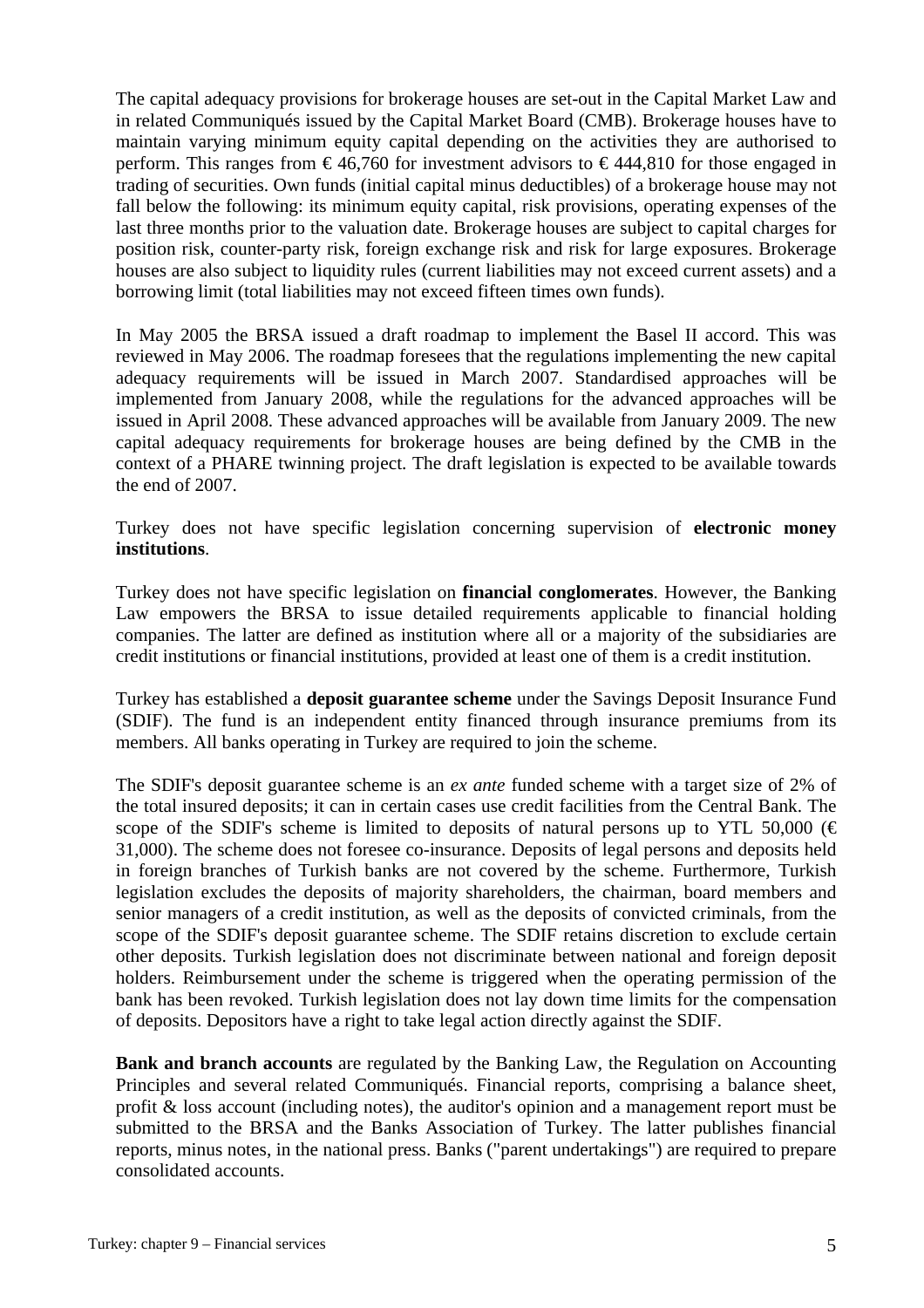The **re-organisation and winding-up of credit institutions** is regulated by the Banking Law, the Law on Bankruptcy (OG n. 2128 of 10.06.1932) and the Turkish Commercial Code (OG n. 9353 of 09.07.1956). The Banking Law empowers the BRSA to require banks to implement a wide range of reorganisation measures in specified circumstances. If banks do not comply with these reorganisation measures or if the latter are not effective, the BRSA may either withdraw the bank's operating licence or transfer the bank to the SDIF for rehabilitation. Withdrawal of a credit institution's operating licence results in a bankruptcy procedure. Following the completion of such a procedure the SDIF liquidates the bank. Winding-up measures (voluntary or compulsory liquidation) are published in the national press.

As regards administrative capacity, banks established in Turkey are supervised by the Banking Regulation and Supervision Agency (BRSA). The agency was established as an independent public legal entity in 1999. The decision-making body of the Agency is the Banking Regulation and Supervisory Board. The Board has seven members who are appointed by the Council of Ministers. The BRSA regulates and enforces the relevant legislative provisions concerning banks, financial holding companies, financial leasing, factoring and consumer finance companies. The BRSA is financed through contributions from the banking sector. In 2005 it had a total of 450 staff out of which 116 are auditors and 170 are banking experts. The number and qualifications of staff are regulated in a highly prescriptive manner in the Banking Law.

Turkey classifies banks into risk categories and performs its inspections according to defined risk criteria. BRSA's on-site examinations covered 95% of the banking sector's assets in 2005. The BRSA concluded Memoranda of Understanding with Greece and Malta and undertook inspections of Turkish banks in Germany, the United Kingdom and the Netherlands. Foreign supervisory authorities can carry out inspections in Turkey.

The SDIF had a total of 410 staff beginning of 2006.

#### **II.b. Insurance and occupational pensions**

**Life assurance and non-life insurance** undertakings are regulated by Law No. 7397 on Insurance Supervision (OG No. 10394, dated 30.12.1959) – the Insurance Supervision Law – and related by-laws, including the By-Law on the Establishment and Operational Principles of Insurance and Reinsurance Companies (OG No. 22153, dated 26.12.1994) and the By-Law on Measuring and Evaluating the Capital Requirements of Insurance, Reinsurance & Pension Companies (OG No. 26117, dated 23.03.2006). The insurance law was considerably amended in 1987 and 1994. A new draft insurance law is under preparation. Contract law in the insurance field is regulated by the Turkish Commercial Code (OG No. 9353, dated 09.07.1956).

Turkish legislation foresees the following eleven insurance classes: fire, transport, accident, compulsory motor third party liability, engineering, life, health, casualty, agriculture, legal protection, credit insurance.

The taking-up of insurance business in Turkey is subject to a three-stage procedure. The procedure requires a first "prior authorisation" from the Minister of State in charge of the Treasury, followed by an establishment authorisation from the Ministry of Commerce and a license issued by the Undersecretariat of the Treasury. Licenses are granted separately for each insurance class. There is a single license for life insurances, i. e. no separate licensing for different life insurance types. The information which has to be submitted together with the application for a license is specified in the By-Law on the Establishment and Operational Principles of Insurance and Reinsurance Companies.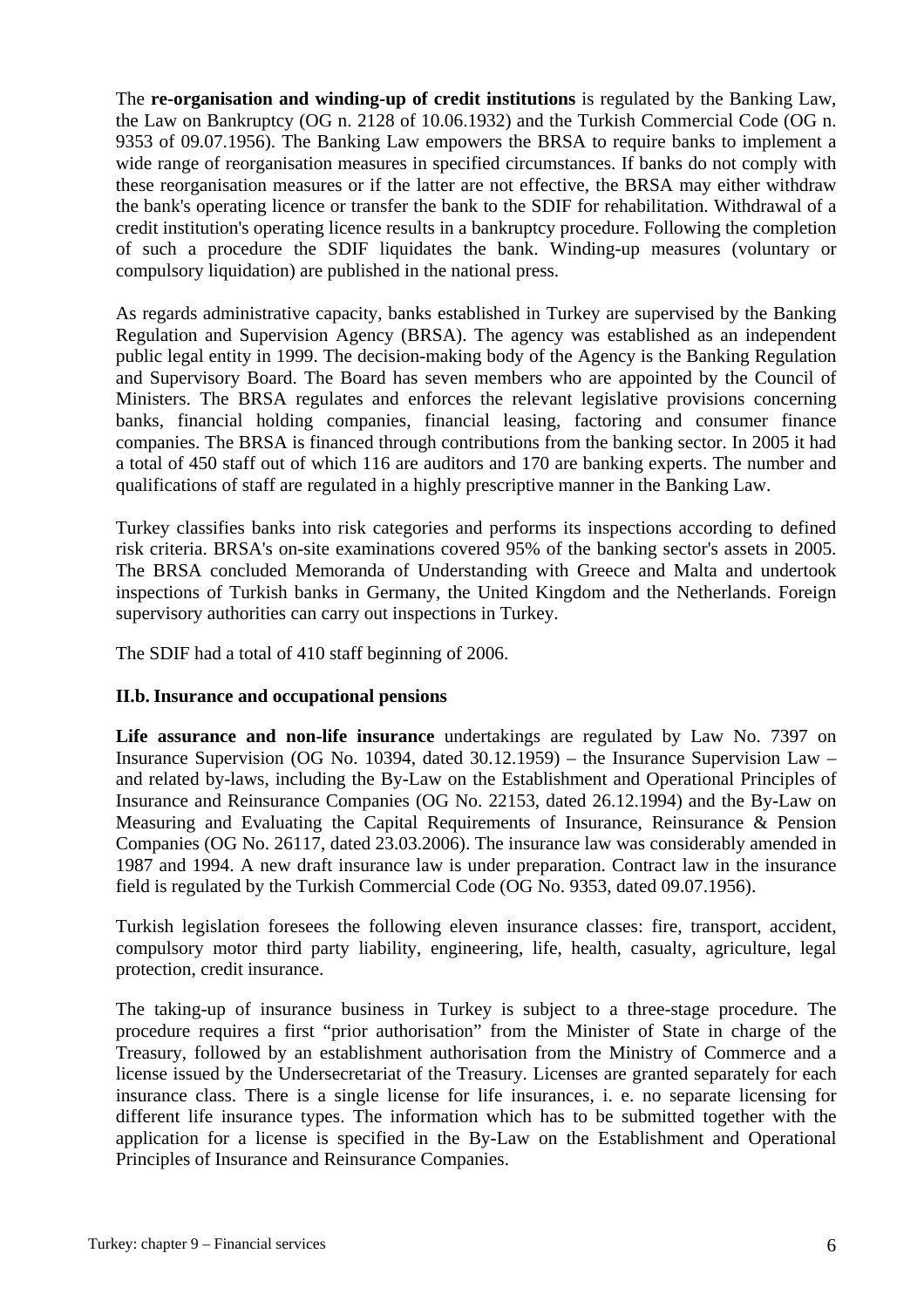Insurance undertakings must be set-up as a joint stock company or as a mutual company. Insurance companies must have an initial (paid-up) capital of TRY 10.3 million (about  $\epsilon$ 6.3 million). Founders and managers are subject to 'fit and proper' criteria. Insurance companies in Turkey have to be member of the Turkish Association of Insurance and Reinsurance Companies. Insurance undertakings are prohibited to carry out other economic activities than insurance or reinsurance. Turkey does not subject the authorisation of insurance undertakings to an economic needs test.

Foreign companies may establish branches and own subsidiaries in Turkey. Branches of foreign companies have to obtain an authorisation and to fulfil the same requirements as domestic insurers, in particular as regards capital requirements. Cross-border sales of insurances from foreign companies to Turkey are not allowed, with some exceptions notably as regards life insurances. Natural persons and legal entities residing in Turkey are obliged to insure their activities in Turkey.

The Minister in charge of the Treasury can revoke licenses in certain cases determined by the law. Although the relevant provision of the Insurance Supervision Law on revocation of licences in case of financial difficulties was abolished by a decision of the Constitutional Court in 1996, the Minister can revoke a license according to the general principles set forth in article 3 of the afore-mentioned Law.

The acquisition of a qualifying holding (shares representing 10% or more of the capital) in an insurance undertaking is subject to an authorisation by the Treasury, as is the acquisition/disposal of shares which result in the holding exceeding/falling below certain specified thresholds.

Life assurance tariffs are subject to pre-approval by the Treasury and cannot be freely determined by the insurance company. The Ministry is authorized to determine, to publish and to make these tariffs subject to ratification. The same applies to health insurances with terms longer than one year and the compulsory motor insurance. Insurance contracts have to be in line with the general conditions approved by the Treasury. In addition, insurance companies are obliged to submit to the Treasury the conditions and principles of the insurance covers they will apply for the first time. The transfer of a company's portfolio is subject to an authorisation by the Undersecretariat of the Treasury. Agreements on portfolio transfers may not include provisions prejudicing policyholders' rights and interests.

The solvency margin or the risk based capital is used for the calculation of the capital requirement of an insurance undertaking. The method which leads to the higher result is applied. The solvency margin for non-life insurance companies is calculated either on the basis of premiums or claims. As regards life insurance the calculation of the required capital is based either on the liability or the risk principle. Turkish insurance legislation requires also the calculation of an earthquake loss reserve. This reserve forms part of the equity of an insurance undertaking. Turkish legislation does not foresee higher capital requirements for certain insurance classes. Turkey declared that insurance companies have to fulfil revised capital adequacy requirements by the end of 2007.

Since there is no specific legislation on insurance contracts the provisions of the Commercial Code apply. The Insurance Supervision Law states that in the case where an offer of a signed life insurance contract is not declined within 30 days, the contract is deemed to be concluded. The technical interest rates for life insurance do not change even if market rates change. However, in case of severe market disruption courts can decide such a change on request of an insurance company.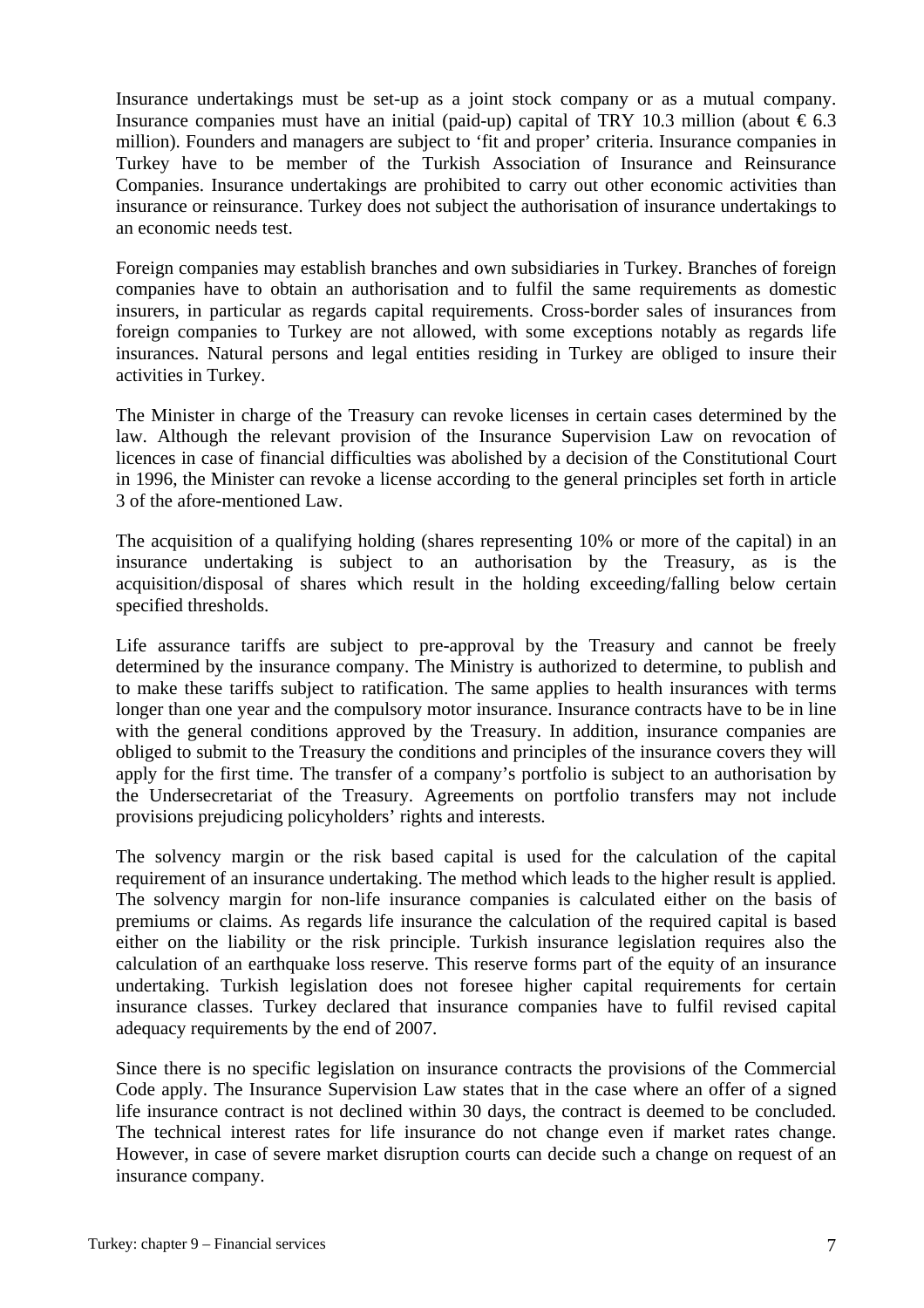Turkey does not have regulations transposing the **specific non-life insurance directives**. In particular there are no provisions on co-insurance and tourist assistance in the Insurance Supervision Law. Nevertheless, these insurance classes are offered on the Turkish market and secondary legislation includes some clauses on co-insurance.

Turkey explained that it will draft relevant secondary legislation within one year after entry into force of the new insurance law.

Turkey has no specific legislation on **insurance groups**. Turkish legislation does not foresee supplementary supervision of insurance and reinsurance companies belonging to a group.

Turkey does not have specific legislation concerning **re-insurance**, which is regulated and supervised in compliance with the Insurance Supervision Law as non-life insurance. The Turkish re-insurance monopoly ceased in 2001 and the compulsory cession to the re-insurance pool ceased by the end of 2006.

Re-insurance companies have to be established as a joint stock company and are not allowed to do any business other than re-insurance. Capital requirements of re-insurance companies are based on either the solvency margin or risk based capital. The higher rate is applied. Technical reserves comprise unearned premium reserves, outstanding claims reserves, earthquake loss reserves and life insurance mathematical reserves. Turkey retains a system of gross reserving which requires pledging of assets to cover unearned premiums and outstanding claims provisions by the re-insurer. Turkey does not have provisions concerning re-insurance tariffs.

Law No. 2918 on Traffic (OG No. 18195, dated 18.10.1983) is the basic regulation concerning **motor insurance** in Turkey. Turkey has a total of eleven million vehicles out of which approximately nine million are insured through the compulsory third party liability motor insurance. Most of the vehicles which are not insured are tractors and motorcycles. The motor insurance is valid in Turkey only and has to be concluded with an insurance company licensed in the country. General provisions, tariffs and implementing rules are determined by the Treasury. Turkey applies a bonus-malus system. Insurance companies have to compensate the injured party within eight working days following the proper application of the claim.

The Turkish motor insurance covers liability of personal injuries other than the operator's injury. The minimum amount of cover (for the automobile-year 2006) is:

- in case of damage to property, YTL 5,750 ( $\sim \text{\textsterling}3,500$ ) per vehicle or YTL 11,500 ( $\sim \text{\textsterling}7,000$ ) per accident,
- in case of personal injury, YTL 57,500 ( $\sim \epsilon$  35,000) per victim or YTL 287,500 ( $\sim \epsilon$ ) 176,500) per accident.

Turkey has a guarantee fund for motor insurances which compensates personal injuries in case of accidents caused by stolen, un-identified, or non-insured vehicles. In addition, the fund compensates personal damages and damages to property caused by insured vehicles within the limits stated in the original insurance policy, if the related insurance undertaking's licences are cancelled due to financial difficulties or if the related insurance undertaking is bankrupt. The funds' revenues are composed of:

- − 1% of the total net motor insurance premiums collected by insurance undertakings
- − a premium collected from the customers, which amounts to 2% of the net motor insurance premium paid.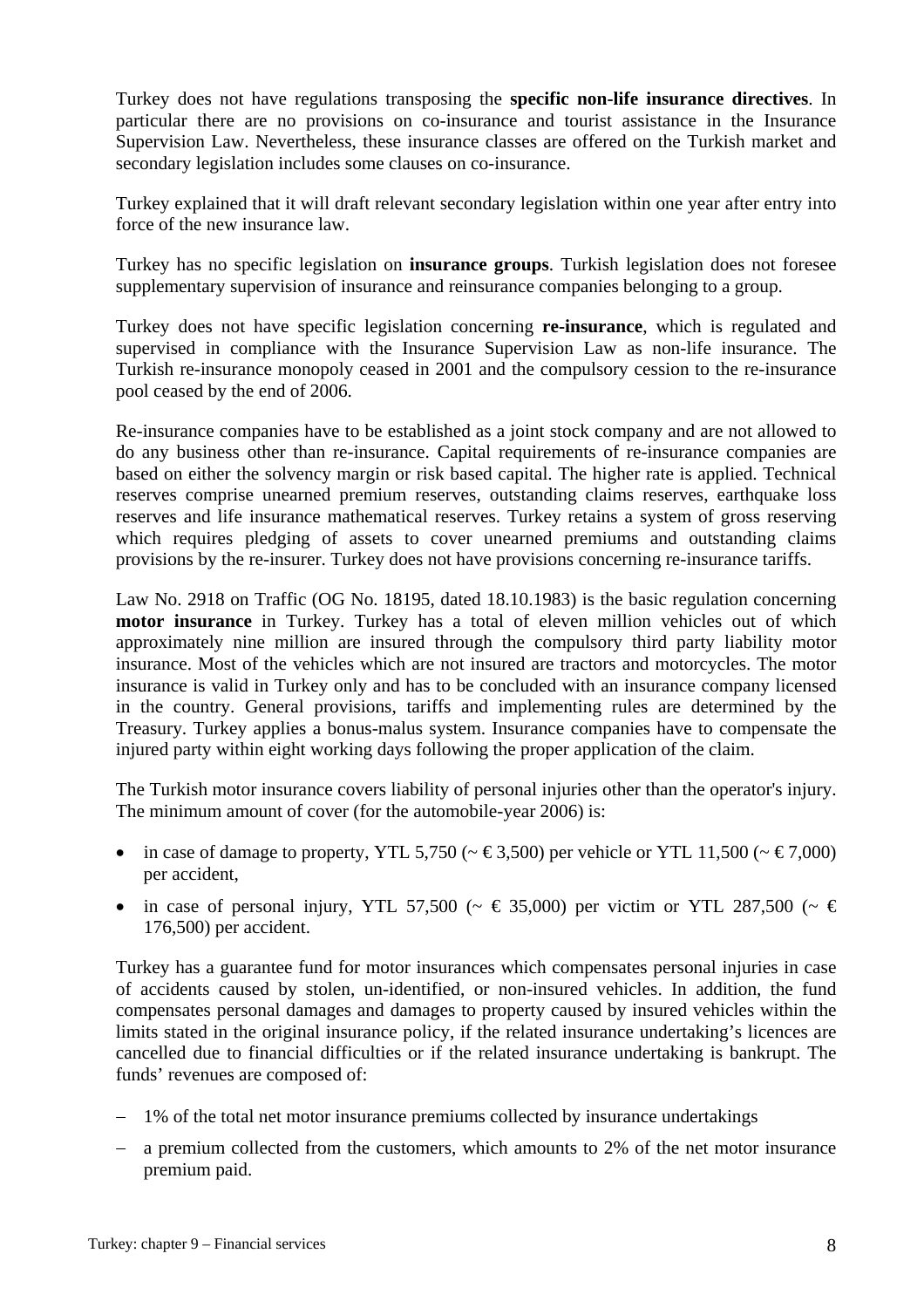Turkey has introduced a monitoring system for its motor insurance called TRAMER. The system stores car insurance data and links insurance providers and various public authorities.

Turkey is member of the green card system. The Turkish Motor vehicles Bureau and the Turkish Green Card Re-insurance pool were established in 1963. Systematic controls of car insurances at Turkish borders are carried out.

**Insurance mediation** is regulated by the Insurance Supervision Law. Turkey has approximately 14000 insurance agents and 56 insurance brokers. In addition, there are so called 'producers of insurance' who exercise insurance mediation independently from the insurers. Only Turkish citizens may be insurance producers. Turkey explained that 'producers' will be abolished with the new Insurance Supervision Law.

Brokers have to be registered with the Treasury, agents and producers with the Association of Insurance and Reinsurance Companies of Turkey. Brokers and producers need to fulfil credibility and professional competence criteria. Agents need to fulfil credibility criteria only. As indicated during the screening meeting Turkey adopted in November 2006 secondary legislation regulating the information to be provided to customers before signing an insurance contract. Insurance intermediaries are not allowed to have shares in insurance undertakings. Turkey does not have a regulation on registration of complaints. Brokers have to submit annual financial statements. Only brokers, but not other insurance intermediaries, are obliged to have professional indemnity insurance. Insurance intermediaries are supervised by the General Directorate of Insurance (off-site) and the Insurance Auditory Board (on-site).

**Insurance accounts** are regulated by the By-law on the insurance accounting system (effective as of 01.01.2005). Turkey has no specific requirements concerning the consolidated accounts of insurance companies. International Financial Reporting Standards (IFRS) are compulsory for all insurance undertakings in Turkey. Provisions on consolidated accounts are expected to be adopted by the end of 2007. Valuation rules are in line with IFRS 39 on financial instruments, i.e. the fair value concept is applied.

Turkey considered its layout of insurance accounts in line with the directive. Companies have to publish a balance sheet, an income statement, a cash flow statement (expected by the end of 2007), a statement of distribution of dividends (as of 31.12.2006), a statement of changes in equity (expected by the end of 2007) and an auditor's statement. The publication of a management report is not obligatory. The balance sheet, profit and loss account and the auditors' opinion are published in two national newspapers.

Turkey considers its legislation on **reorganisation and winding-up of insurance undertakings** largely in line with the acquis.

The Undersecretariat of Treasury is responsible for the re-organisation and winding-up of insurance companies. Turkey does not have a guarantee fund for insurance claims except for the motor insurance. Protection of policy holders is ensured through custody of assets (deposit system). The calculation of guarantees differs for life and non-life insurance. For non-life insurance the guarantees are established at rates determined by the Treasury. The guarantees should not exceed 20% of the insurance premiums. For life insurance the guarantees are calculated through a fixed formula based on the total life insurance volume of a given undertaking. Preferential treatment of insurance creditors is ensured according to the second alternative of the EC directive by granting insurance claims a special rank over the whole assets of an insurance undertaking. All insurance claims are treated irrespectively of the nationality of the policy holder. The publication of re-organisation measures of insurance undertakings is not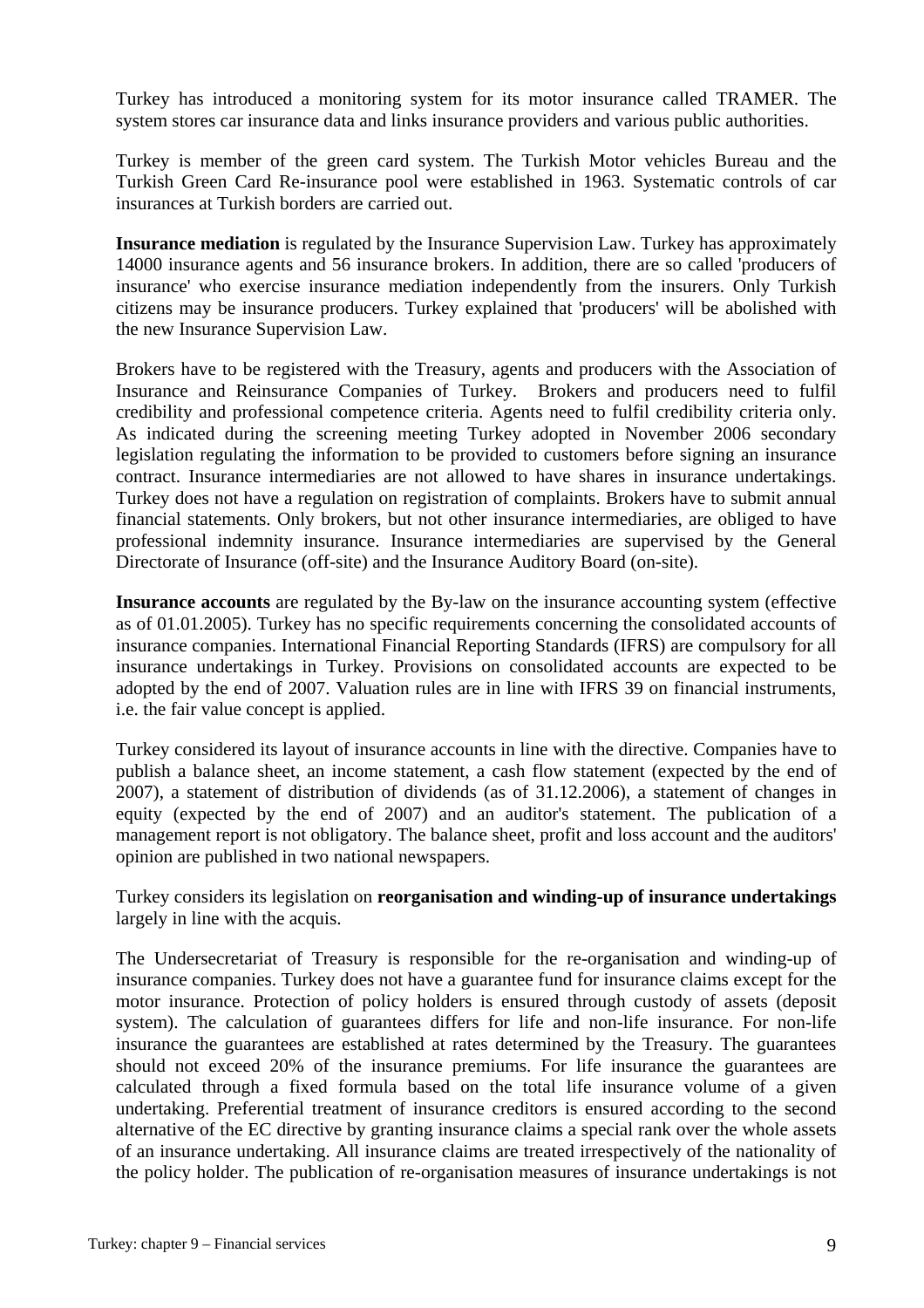required under Turkish legislation. Winding-up of insurance companies is published in the Turkish Official Gazette.

As regards **occupational pensions**, the Turkish pension system is based on three pillars. The first pillar is the social security system which is supervised by the Ministry of Labour and Social Security. The second pillar comprises the mandatory system for the army (OYAK, Ministry of Defence), the system for the coal miners (Amele Birligi, Ministry of Labour and Social Security) and a voluntary system (Vakif and Sandik). The voluntary system comprises around 250 pension schemes, mainly from companies. This market is basically unregulated. Voluntary funds are required to register with the Directorate General for NGOs but they are not subject to any prudential supervision. The third pillar is the personal pension scheme which is supervised by the Treasury and the Capital Markets Board (CMB). The three pillar classification is based on OECD terminology.

The personal pension scheme is regulated by the Turkish Law on Individual Pension Savings and Investment System (OG No. 24366, dated 07.04.2001) and its implementing provisions. Pension companies have to be established as joint stock companies. Their minimum capital requirement is YTL 20 million ( $\in$  12 million). A pension company needs an establishment permit and an operating license from the Treasury. Founders and managers have to fulfil "fit and proper" criteria. Managers have to have a minimum professional experience. A detailed business plan is also required.

The pension companies have to establish at least three different pension (mutual) investment funds (PMF). These funds invest the pension savings according to defined investment criteria. Their accounts are kept in the Istanbul Stock Exchange Settlement and Custody bank (Takasbank) or another custodian approved by the Capital Markets Board. Turkish pension legislation does not foresee benefit or return guarantees for pension savings. Pension companies in Turkey can operate with a preliminary permission valid for one year. The application for an operating license has to be submitted to the Treasury within that period.

A pension monitoring centre (PMC) monitors the operations of pension companies and provides technical infrastructure for the Treasury. The PMC consists of representatives from pension companies, the Treasury and the general manager of the PMC. Pension funds have to invest at least 30% of their assets into funds which invest up to 80% in government bonds and a maximum of 15% in foreign securities. There are quantitative restrictions for asset diversification purposes.

As regards **administrative capacity**, the insurance and pension sector is regulated and supervised by the Undersecretariat of Treasury (General Directorate of Insurance and the Insurance Auditory Board). The General Directorate of Insurance carries out regulatory activities, licensing and off-site supervision of insurance undertakings. The Insurance Auditory Board is responsible for on-site inspections. It reports to the General Directorate of Insurance. Both institutions have to respect professional secrecy rules. The General Directorate of Insurance and the Insurance Auditory Board had together a total of 153 staff at the end of 2005.

In 2005 46 companies were active in the Turkish insurance and pension sector, including one reinsurance company. The total annual premium collected in Turkey reaches approximately  $\epsilon$  5 billion (excluding contributions to the private pension system) in 2006. Foreign companies control more than 50% of the capital of 15 insurance and pension companies and 40% of the total annual premium.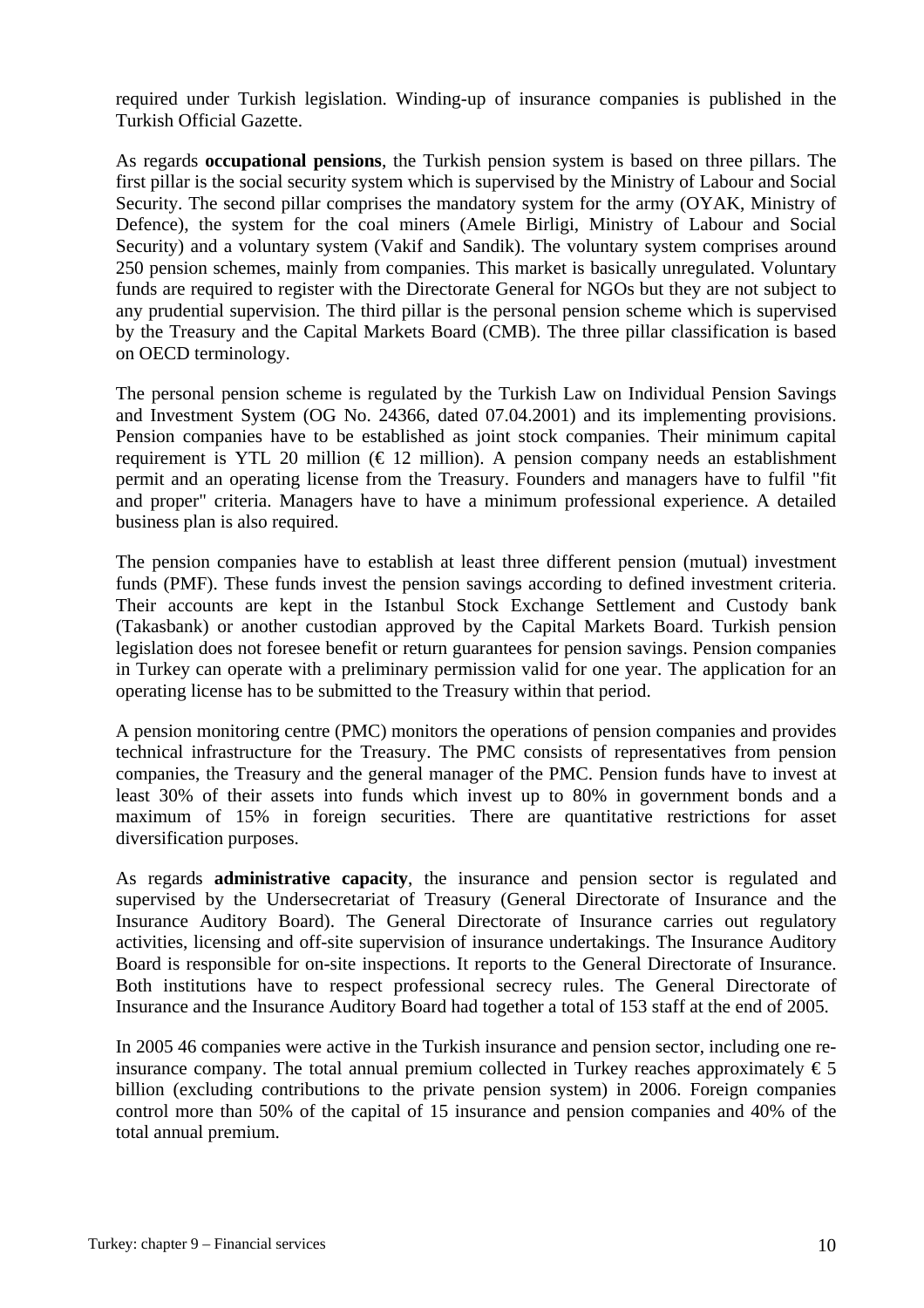#### **II.c. Financial market infrastructure**

**Settlement finality** is regulated in Turkey through Law No 2004 on Execution and Bankruptcy (OG No 2128, dated 19.06.1932), the Capital Market Law No 2499 (CML, OG No 17416, 30.07.1981) and various implementing provisions of the Istanbul Stock Exchange and the Central Bank of the Republic of Turkey. Clearing and settlement regulations concerning the transactions in the Istanbul Stock Exchange are set by the Exchange and are executed by Takasbank, which is the Istanbul Stock Exchange's settlement and custody bank. The Central Registry Agency (CRA) is the central depository for equities and other dematerialised securities. It keeps the registry of dematerialised capital market instruments. Takasbank has a 65% share in the CRA. According to the Capital Markets Board Law, foreign intermediary institutions can operate in Turkish exchanges through remote access and they can provide services only for their customers abroad, provided that these activities are authorised by the Capital Markets Board and the related exchange.

Settlement and clearing is based on the following principles: Centralised clearing and settlement, book entry settlement, multilateral netting, delivery versus payment (DVP), same day funds.

Insolvency decisions do not have retroactive effects on stock exchange transactions. Therefore, settlements are also executed and completed in case of insolvency of a participant. Insolvency comes into effect when the Turkish Commercial Court has handed down its decision. The decision to open an insolvency proceeding is immediately notified to the bankruptcy office, which informs all other stakeholders. Transfer orders are not revoked, except for certain defined cases, such as computer errors or criminal activities. Turkey set up an Investor Protection Fund (see below) which covers also settlement failure.

The Turkish Civil Code, the Law No. 2004 on Execution and Bankruptcy (OG No 2128, dated 19.06.1932) as well as several by-laws and Communiqués transpose the directive on **financial collateral**. In Turkey financial collateral providers are intermediaries such as brokerage houses and banks, collateral takers are the Turkish Central Bank, the Istanbul Stock Exchange and the settlement agent (ISE Settlement and Custody Bank, (Takasbank)). Members of Turkish stock exchanges are obliged to deposit collateral consisting of cash, government debt instruments or irrevocable and unconditional letters of guarantee in a specific bank account. Security financial collateral arrangements (transfer of possession) are carried out through pledge of movable property. Title transfer financial collateral arrangements (transfer of ownership) are done through re-purchase and reverse re-purchase transactions. There is no specific provision for the equivalent collateral but the substitution of pledged assets is possible under Turkish law. Book entry securities collaterals are registered by the CRA. The management responsibility of these collaterals lies with Takasbank. There is no restriction on the use of financial collaterals and no formal act required for their perfection.

## **II.d. Securities market and investment services**

Turkish **markets in financial instruments** are regulated by the Capital Market Law (CML), which was enacted in 1981 and amended twice (Capital Market Law No. 2499, OG No.17416, dated 30.07.1981). The CML is complemented by a number of Communiqués issued by the Capital Markets Board (CMB), which supervises securities markets and investment firms. Turkey stated that it intends to transpose the markets in financial instruments directive (MIFID) fully after completion of an ongoing twinning project by the end of 2007.

Only brokerage companies (which must be established as a joint stock corporation) and banks may perform transactions with securities. Both must obtain an authorisation from the CMB.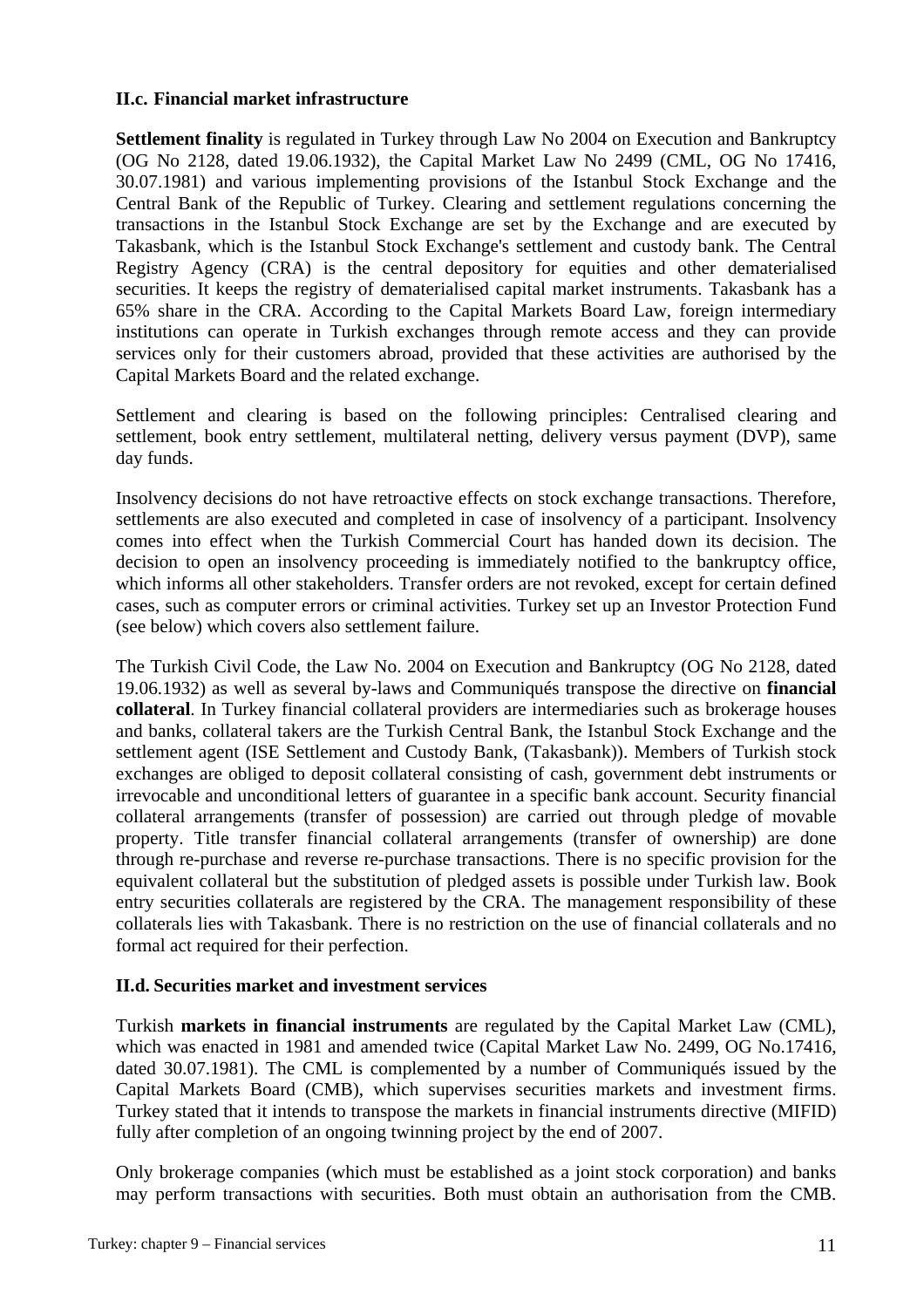Banks can trade equities only through separate subsidiaries or they can be agents of brokerage houses. In order to obtain an operating license, intermediaries have to fulfil the conditions for their establishment, authorisation, operation and in particular meeting the capital requirements as laid down in the CML and relevant Communiqués. Capital must be paid in cash. Turkish legislation further stipulates the circumstances in which the CMB shall refuse an authorisation and lays down an exhaustive list of circumstances in which a broker's authorisation may be withdrawn. Turkish legislation does include a definition of qualifying holdings and a requirement to seek authorisation for the acquisition of such a holding in a brokerage company (10% threshold). Intermediaries have to be member of the Investor Compensation Fund and of the Association of Capital Market Intermediary Institutions. Turkey has various conflict of interest provisions in place.

Intermediaries established abroad need a permission from the CMB to offer capital market services in Turkey. Turkish intermediaries can engage in intermediation activities on foreign markets with CMB permission. Foreign brokerage houses are not allowed to establish branches in Turkey.

The CML lays down initial capital requirements for brokerage companies, which vary from YTL 752,000 (€406,486) to YTL 1,889,000 (€1,021,081) – as of 2007 - depending on the activity performed by the broker.

Turkey has various provisions concerning investor protection in place. Shareholders, managers, experts and internal auditors and inspectors of intermediaries are required to be fit and proper for their duties. Professional staff needs to fulfil educational and professional experience requirements depending on their job specifications. An accounting and documentation system in accordance with the regulations of the CMB has to be in place. Internal control and audit systems must be set up. Brokerage houses must use neither capital market instruments nor cash belonging to their customers for their own benefit or the benefit of third parties without the consent of their customers. Customers' funds have to be separated from the intermediaries' account. Turkey does not have a client categorisation. Intermediary institutions have to conclude a written agreement with their customers prior to their service provision. Intermediary institutions cannot provide services unless the customers have signed the "capital market activities risk notice form" which explains capital market risks. Furthermore, changes in the shareholder structure (10%, 20%, 33%and 50%) of brokerage houses are subject to CMB approval.

Orders of Istanbul Stock Exchange listed securities are executed according to price and time priority. Intermediaries need to keep records and reports of all transactions. In principle client orders have to be executed through a stock exchange or a regulated market – the so called concentration rule.

The CMB law requires that all stock exchanges which perform securities markets transactions to be public entities. Regulated markets in Turkey are the Istanbul Stock Exchange (ISE), which is a public entity and the Turkish Derivatives Exchange (TURKDEX), which is a private joint stock company. Both exchanges have some regulatory and self-regulatory powers concerning trading executions, fees, suspension of trading and quotation. Orders for listed companies have to be placed in the ISE. Shareholders and personnel including the chairman of the exchange have to have a certain experience, education, and good conduct.

Turkey intends to align its legislation to Directive 2004/39/EC and its implementing measures through the adoption of a new CML in 2008.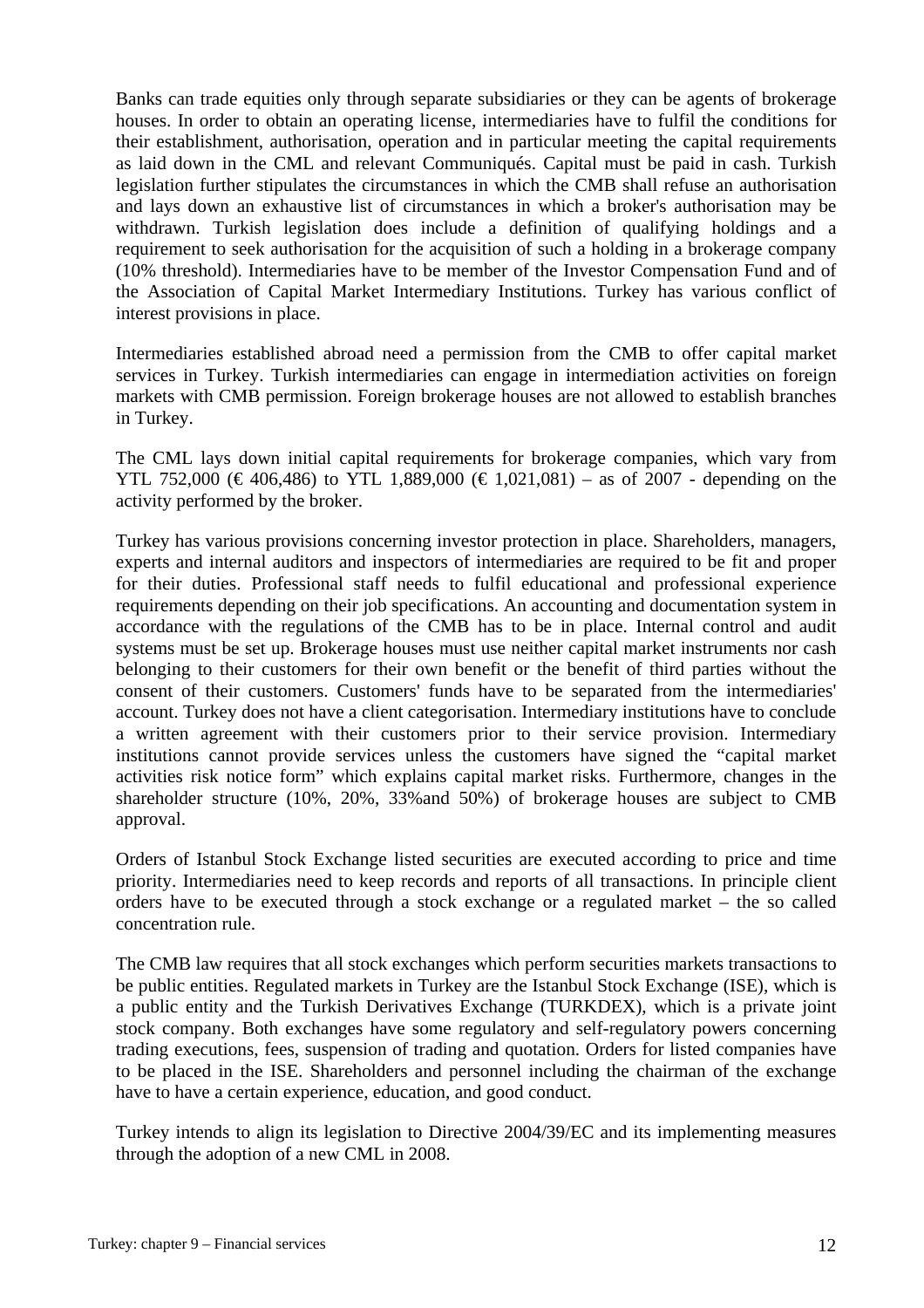Turkey has set up an **investor compensation scheme** (Investor Protection Fund). Legal basis is the Capital Market Law (CML) and several by-laws. The fund started its operation in 2001 and is administered by the Central Registry Agency. All intermediaries have to participate in the fund. The Investor Protection Fund reimburses losses of shares and cash obligations in case of gradual liquidation or bankruptcy of a brokerage house or withdrawal of a banking licence. It does not compensate losses of foreign shares including if acquired through a Turkish broker. The maximum compensation is YTL 48,203 ( $\epsilon$ 26,000) – as of 2007. Turkey has no regulation which provides for compensation in case of criminal activities. Legal action against a compensation decision is possible.

Conditions for admission to **trading and transparency obligations of traded companies** are regulated by the Commercial Code, the Capital Market Law and several Communiqués. The CMB is the competent authority which supervises compliance with transparency obligations of publicly listed joint stock corporations.

The By-law on listing requirements regulates the admission of securities to trading and empowers the CMB to lay down more detailed requirements concerning inter alia the issuers' initial capital and the minimum value of the securities subject to listing. All shares of traded companies must be issued in dematerialised form. The CMB may deny registration of securities if listing was detrimental to investor's interest. According to the Regulation on the Establishment and Working Principles of Securities Exchanges, securities may be de-listed if required by public interest. In addition, the (ISE) Listing Requirements Regulation sets detailed de-listing conditions. There is a floor of 20,000,000 YTL (2007) ( $\bigoplus 0.810,000$ ) for the market capitalisation of shares for which admission is sought. If the shares in free float correspond to less than 25% of the capital market value of the undertaking, the offering cannot be less than 38,000,000 YTL (2007) (€20,540,000).

The CML requires issuers of securities to publish certain periodic and ongoing information. As regards periodic reporting requirements, issuers are required to publish annual, semi annual and quarterly financial statements. Financial Statements of traded companies need to be published in the Turkish Trade Registry Gazette and in the daily bulletin of the exchange. In addition, listed companies have started to disclose their financial statements, material information and prospectuses electronically via a secure computer network (Public Disclosure System) since 2004.

As regards ongoing information, the issuer of securities has to promptly inform the public of all information relating to material facts, i.e. all information and facts that can influence the price of securities. Ongoing information is provided to the exchange before becoming available to the public.

Shareholders have to submit a statement to the stock exchange and to the traded company if the shareholders' direct or indirect proportion of voting rights or of capital in a company reaches, exceeds or falls below certain thresholds. This has to be notified on the same date when the material event occurs.

The publication of **prospectuses** by issuers of securities is regulated by the CML and several Communiqués. Issuers of securities are required to publish a prospectus in case of public offering. The legislation includes exemptions from the obligations to produce a prospectus (certain types of capital increase, mergers, etc.) but these do not fully correspond to those set out in the directive. CMB supervises compliance with these requirements and must approve prospectuses.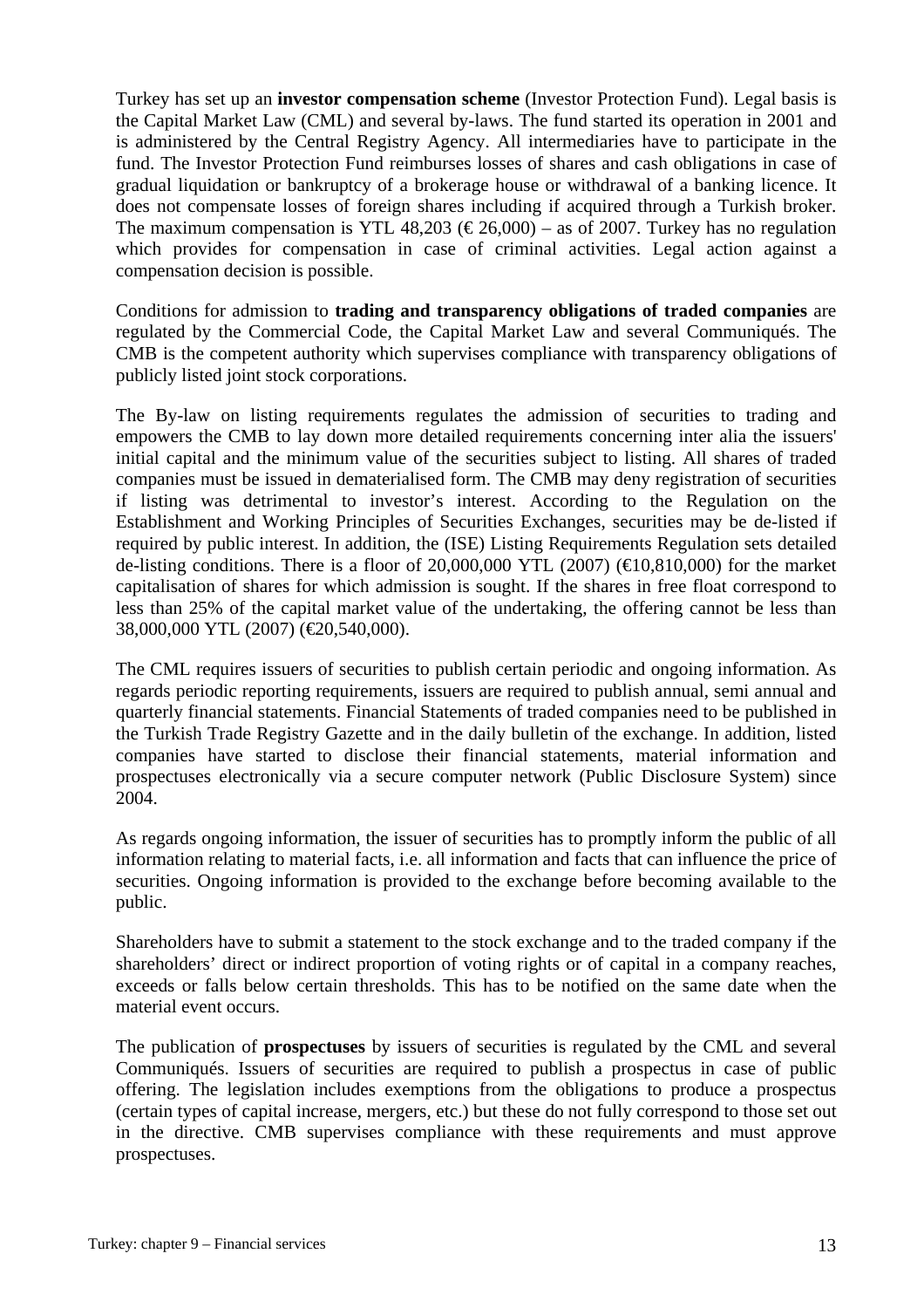The prospectus must contain complete, accurate and objective information on various businessrelevant issues to allow a potential investor to make an objective assessment of the prospects and risks of an investment. There is no requirement to include a summary in the prospectus. Advertisement is regulated in the CML and by several Communiqués. The texts of advertisements and announcements have to be submitted to the CMB for their approval before their publication. Supplements to prospectuses in case of significant new factors, material mistakes or inaccuracy are foreseen in the Turkish legislation. Changes and new facts which occur after public disclosure and which appear prior to completion of the sales have to be communicated immediately to the CMB via the fastest means of communication. Sales have to be suspended in the meantime. The prospectus must be issued in principle as a single document. The issuer and the persons who signed the prospectus are liable for its content.

Prospectuses of traded companies have to be published electronically through the Public Disclosure System in addition to the publication in the Turkish Trade Registry Gazette since 2004. A violation of the prospectus publication provisions leads to criminal sanctions.

Concerning **market abuse** the Capital Market Law (CML) and several CMB Communiqués are the legal basis for the transposition of the directive. The Capital Market Board is the single competent authority for market abuse cases. Market abuse legislation covers all market instruments.

Turkish legislation covers both insider dealing and market manipulation. Inside information is defined as all non-public information which might be able to affect the value of capital market instruments. The use of inside information is prohibited if the user benefits from that information. The disclosure of inside information to third parties itself is not prohibited. Issuers are required to disclose inside information to the public but are not required to draw up a list of persons having access to inside information. It is compulsory to disclose all information which might have an impact on investors' decisions and the value of capital market instruments.

With regard to market manipulation Turkey differentiates between transaction based manipulation and information based manipulation. Transaction based manipulation refers to trading activities which affect prices artificially. Information based manipulation is considered as dissemination of misleading and false information and news, or withholding relevant information. Turkey does not have specific provisions as regards journalists. Buy-back programmes of shares are prohibited. Stabilisation measures of financial instruments are also regulated. The purpose of those measures is to safeguard investors from sharp stock price decreases after initial public offerings.

Turkey applies a dual system of administrative and criminal sanctions to punish market abuse and insider trading. Criminal and administrative sanctions can be applied jointly. However, criminal access to information is not covered by the relevant Law.

**Undertakings for collective investment in transferable securities** are regulated by the Capital Markets Law and several Communiqués. Mutual funds are regulated by the CMB "Communiqué on Principle Regarding Mutual Funds. According to Article 4 of this Communiqué, a mutual fund is defined as an asset established for managing a portfolio consisting of capital market instruments, gold and precious metals, on behalf of unit holders, with money collected from the public in return for participation certificates. Mutual funds cannot have legal personality and are established as 'semi-open ended funds. Their upper limit is restricted by a minimum initial value which is determined in the funds internal statute. The limit should be approved by the Capital Markets Board. This limit can be changed with CMB's permission. Turkey states that the ability of investors to redeem units is not restricted. The founders of a mutual fund are in charge of the management, representation and of keeping the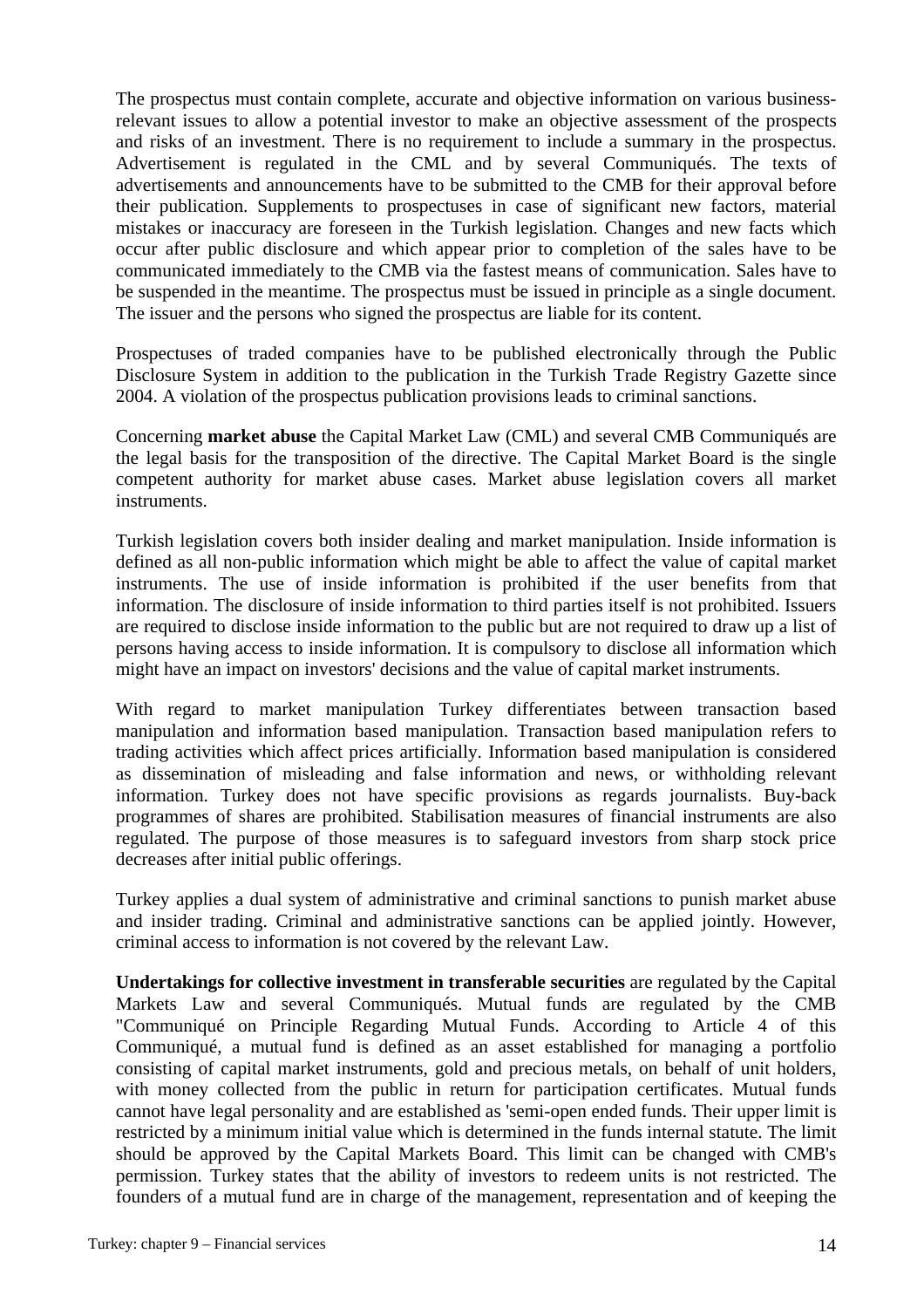assets of a fund. Investment companies are regulated by the "Communiqué on Principles Regarding Investment Companies". According to Article 3 of this Communiqué, investment companies are capital market institutions established as joint stock corporations with the purpose of managing a portfolio of capital market instruments, gold and other precious metal traded on national and international exchanges or other organized markets. Investment companies can only be established as joint stock corporations and are considered closed-ended funds. At least 49% of their shares have to be offered to the public. Investment companies are supervised by the CMB.

Mutual funds and portfolio managers need to be authorised by the supervisory authority. For semi-open-ended investment funds with a public offer, the application for authorisation must be accompanied by the investment objectives, the fund prospectus, the internal statute, the contract concluded between the portfolio manager and a depositary bank, and the name of the independent auditor. A portfolio manager shall be engaged in the management of mutual funds. Shareholders, managers, staff of portfolio management companies and intermediary institutions must fulfil "fit and proper" criteria. The minimum initial capital required to set up an investment fund is YTL 3,250,000 ( $\epsilon$ 1,756,000) as of 2007.

The relevant Communiqué specifies rules concerning eligible assets and portfolio diversification. In order to manage mutual funds, founders appoint a Fund Board, composed of at least three members and an auditor. Mutual funds are required to establish an internal control system, including risk management functions. The assets of a fund are kept by a custodian, Takasbank, a special clearing and custodian bank established in Istanbul. The assets cannot be pledged as guarantee or seized by third parties. However, banking activities and investment fund activities do not need to be carried out through separated undertakings even if the assets of a mutual fund established by a bank must be separate from those of the bank.

Buyers of investment funds obtain a simplified prospectus and an information document to facilitate their investment decision. Investors are also required to fill a risk-return profile form before purchasing investment funds.

An annual report consists of audited financial statements, the fund portfolio value and the fund portfolio asset value statements. Daily, quarterly and yearly must be submitted to the CMB. Quarterly and annual reports have to be audited. Internal fund rules, the prospectus, quarterly and yearly reports have to be published electronically.

Foreign mutual funds can sell their units in Turkey when they fulfil the criteria set in the related communiqué. The criteria applicable for foreign mutual funds are similar to the criteria applicable for domestic mutual funds; except the requirement that the market value of the fund should be at least USD 1 billion and at least 80% of the fund portfolio needs to be composed of securities issued by non-residents, including Treasury bonds. As of March 2006, there are 53 foreign mutual funds in Turkey.

As regards **administrative capacity**, regulated markets are supervised by the Capital Markets Board (CMB). The CMB was established in 1982. The CMB is an autonomous public entity with administrative and financial independence. Decisions are taken by the board, which is composed of seven members appointed by the Council of Ministers for a six year period. The Board is primarily financed by a fee of 0.2% of the volume of registered securities. The fees are paid by the issuer of the securities. Fees for private and public offerings are the same. Deficits, if any, are covered by the government. The Board had 445 staff in 2005. Its main task is to ensure the proper functioning of the Turkish capital market. It carries out registration, licensing, regulation, supervision, inspection and enforcement activities. The CMB can also impose administrative fines. Enforcement activities comprise on-site and off-site inspections.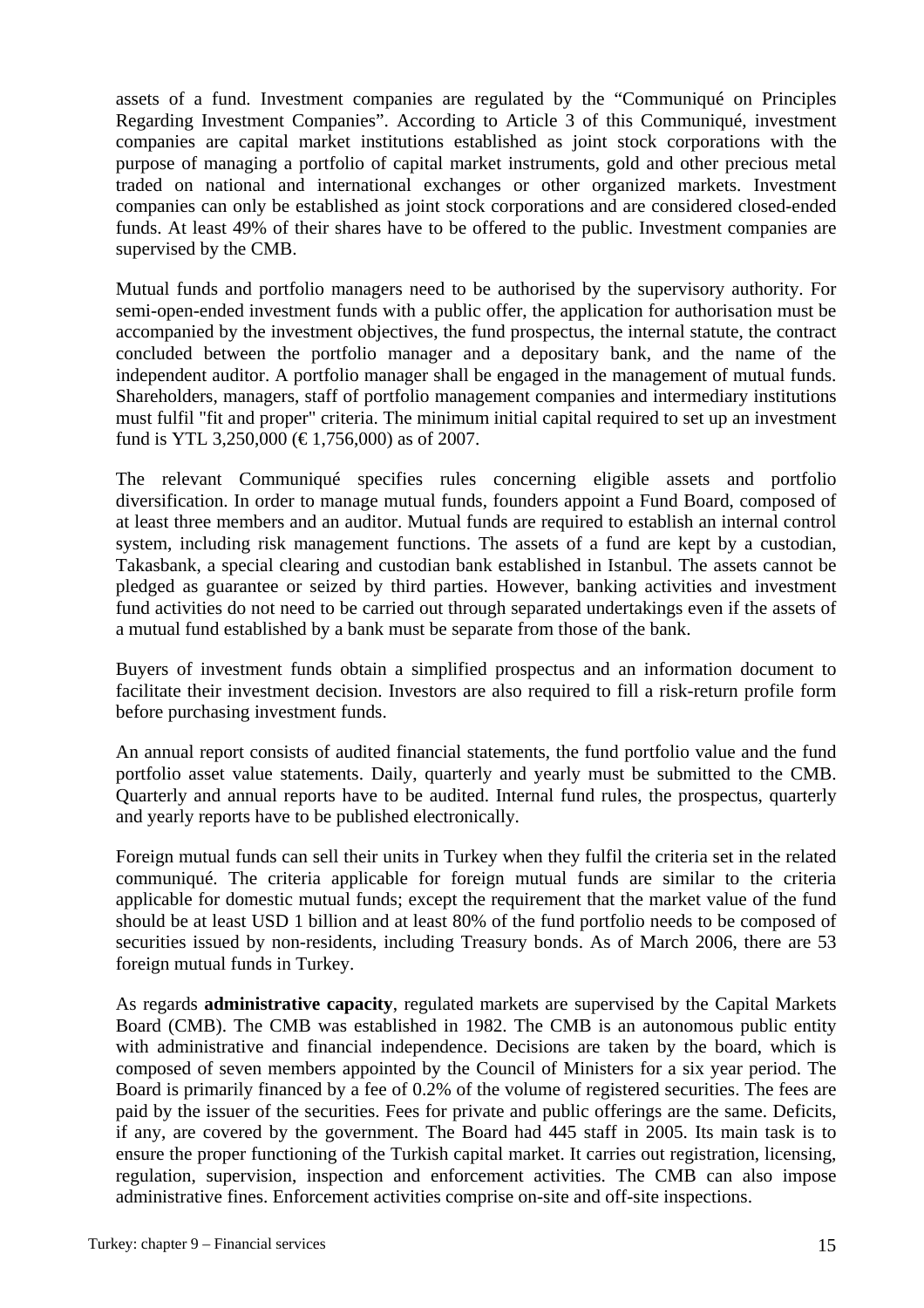CMB's decisions are subject to judicial review. Professional standards for the staff include provisions on confidentiality and professional secrecy. The CMB concluded Memoranda of Understanding (MoU) with authorities and institutions from 19 different countries, nine of which are EU Member States. One MoU was concluded with the International Organization of Securities Commissions (IOSCO).

Regulated markets in Turkey are the Istanbul Stock Exchange (ISE), the Turkish Derivatives Exchange (TURKDEX) and the Istanbul Gold Exchange. Regulated markets are self financing institutions. 606 companies were registered with the CMB, out of which 306 were listed at the Istanbul Stock Exchange in 2005. The Turkish market has a market capitalisation of listed companies of  $\epsilon$ 146 billion.

#### **III. ASSESSMENT OF THE DEGREE OF ALIGNMENT AND IMPLEMENTING CAPACITY**

Overall Turkey's legislation is satisfactorily aligned to the financial services acquis. Whereas the alignment as regards banking and securities markets and investment services is sufficient or satisfactory respectively, alignment in the insurance field is partial. Turkish financial market infrastructure is largely aligned to the acquis.

Necessary supervisory authorities are established. However, in particular as regards insurance supervision the independence of the supervisor needs to be ensured. The co-operation among the different supervisors can be improved.

## **III.a. Banks and financial conglomerates**

The legislation in the area of banking is sufficiently aligned with the acquis. The main gaps with respect to the acquis are the lack of a comprehensive framework for the supplementary supervision of financial conglomerates and the non-existence of rules for the supervision of electronic money institutions. The scope of the Turkish deposit guarantee legislation needs to be adapted.

Turkish legislation is satisfactorily aligned with the directive on **taking up and pursuit of the business of credit institutions**. Turkey's provisions concerning authorisation, initial capital, "fit and proper" criteria of shareholders and managers as well as the professional secrecy are largely in line with the acquis. The own capital calculation, provisions for large risks and the solvency margin are largely aligned.

Turkish legislation concerning cross-border banking services and authorisation and supervision of branches has not been aligned yet. Turkey's definition of a credit institution does not cover leasing companies and factoring. Turkey does not have provisions concerning consolidated supervision of credit institutions as required by the directive.

Turkey aligned its provisions to the Basel-I capital requirements which are only partially in line with the **capital adequacy** directive. Rules on netting are not yet defined. A new directive in this area has to be transposed by EU Member States by 1 January 2007. Turkey plans to align its legislation to this new directive in 2008. Turkey provided a reasonably well developed plan to transpose the BSAEL-II capital requirements.

Turkey currently does not have rules on the supervision of **electronic money institutions** corresponding to Directive 2000/46/EC.

Turkish legislation does not incorporate a comprehensive framework for the supplementary supervision of **financial conglomerates**.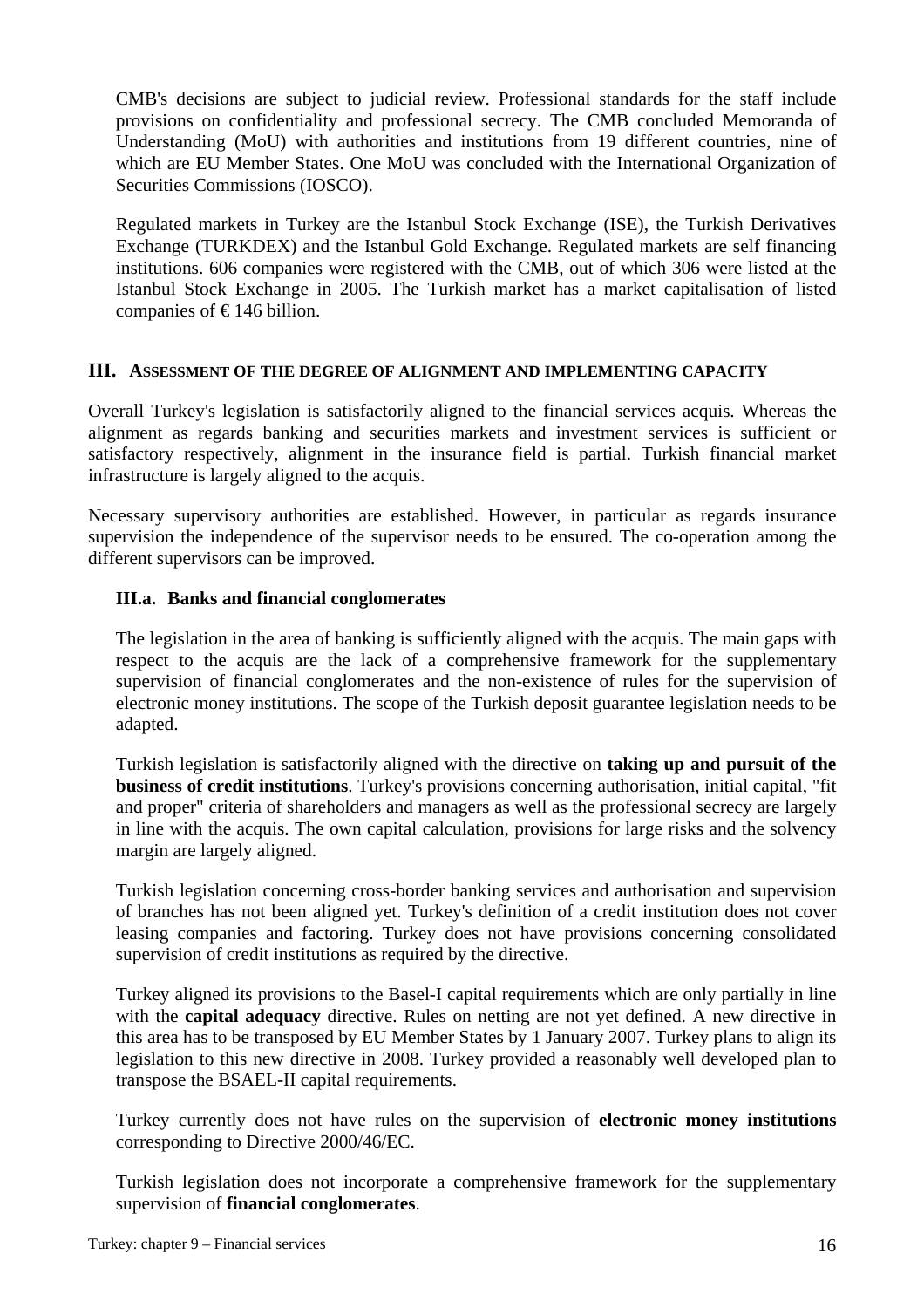Turkish legislation concerning **deposit guarantee schemes** is partially aligned with acquis. The deposit amounts covered by the Savings Deposit and Insurance Fund are higher than required by the directive. However, deposits of legal persons and deposits of Turkish branches of credit institutions abroad are not covered. Furthermore, the availability of Central Bank credits for the Savings Deposit and Insurance Fund is not in line with EC-Treaty provisions.

Alignment with the directive on **bank and branch accounts** is partial (see also Chapter 6 – Company law as regards the use of international accounting standards).

Turkish legislation concerning **re-organisation and winding-up** of credit institutions is satisfactorily in line with the acquis. However, re-organisation measures do not need to be published in Turkey contrary to the directive. Winding-up measures do need publication in the Official Gazette only and not in two national newspapers as required by the directive.

The BRSA's **administrative capacity** to supervise the banking sector has been increased and has improved over recent years. Inspections of credit institutions cover generally a large part of the Turkish banking sector.

The BRSA introduced risk-based supervision. Together with organisational changes, banking supervision staffing has gradually been strengthened, especially in relation to on-site supervision.

The BRSA reports good working-level co-operation with home supervisors of EU banks that own subsidiaries in Turkey. There has been an increased focus on the need to enhance cooperation among domestic supervisory authorities and other actors such as the Treasury, State Planning organisation, SDIF and the Turkish Central Bank. Turkey also established a Financial Sector Commission and a Co-ordination Committee. However, there is a continuing need to enhance co-operation between the BRSA and other supervisors, particularly to ensure the consistent future implementation of the acquis. The overall administrative and institutional capacity of the BRSA needs to be further strengthened to accommodate for more demanding supervisory requirements.

## **III.b. Insurance and occupational pensions**

The alignment in the insurance sector is partial. The main gaps are the differences in the calculation of solvency margins, the lack of provisions concerning specific non-life insurances, the absence of a comprehensive framework for the supervision of insurance groups and of reinsurance companies. In the field of motor insurance the minimum amounts of cover are to low.

Turkey's alignment to the **life and non-life insurance** directives is partial. The existing insurance law dates from 1959 and is partly outdated despite of two amendments. Ex-ante tariff controls and approvals, in particular for life insurances, and pre-approval procedures are still in place. The calculation of capital requirements for insurance undertakings is not aligned. The Turkish guarantee fund does not cover non-life insurances. However, most of the provisions concerning the establishment and operation of an insurance undertaking are aligned. This includes the separation of life insurance and non-life insurance business and also reporting and auditing requirements.

The alignment of Turkey's legislation on **specific non-life insurance** classes to the relevant directives is limited. Some provisions concerning credit insurance are in place. Provisions with regard to legal expense insurance, tourist assistance, credit insurance and co-insurance are not aligned.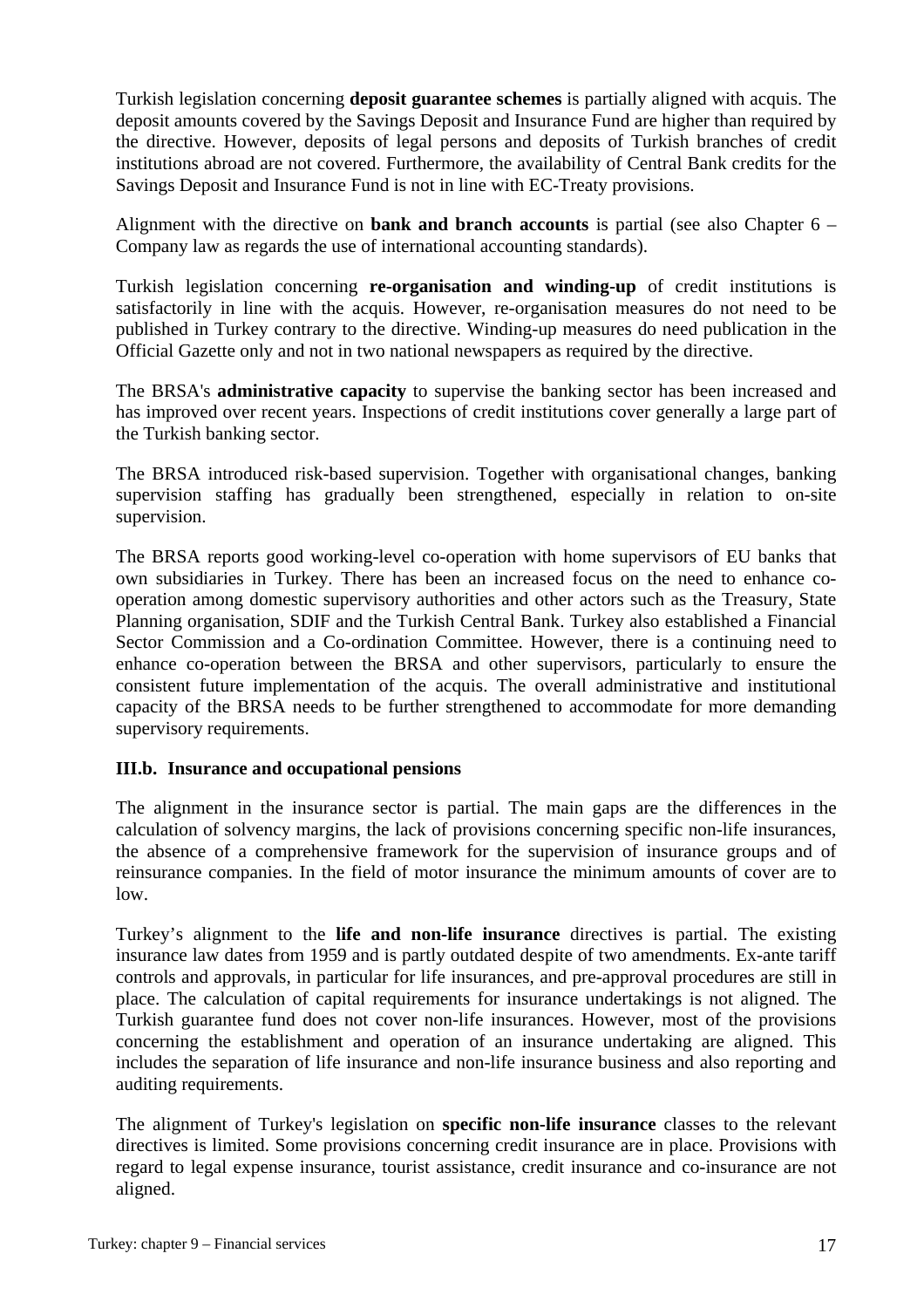Turkish legislation on **insurance groups** is not aligned with the acquis.

Turkey's legislation on **re-insurance** is partially aligned with the acquis.

The alignment of the Turkish **motor insurance** legislation to the *acquis* is limited. Basic principles such as a guarantee fund, the bonus-malus system and claims representatives are in place. The minimum amounts of cover of the Turkish motor insurance are considerably lower than in the directive. The Turkish motor insurance covers only damages incurred in Turkey. In addition, the Turkish motor insurance guarantee fund compensates only damages to persons and not to property as required by the directive. Ex ante tariff approvals by the Treasury are still in place. Systematic border controls concerning motor vehicle insurance will have to be abolished in accordance with the acquis.

Turkish provisions on **insurance mediation** are partially in line with the acquis. The professional liability insurance coverage is not yet adjusted to the required level. Moreover, the principles concerning the freedom of establishment and the freedom to provide services by intermediaries from other Member States need to be incorporated into Turkish law. Turkey does regulate information obligations of insurance intermediaries vis-à-vis their customers. Turkish legislation does not provide for specific qualification requirements for insurance agents.

Turkish provisions on **insurance accounts** are reasonably in line with the acquis. The technical and basic mathematical provisions, the layout and the presentation of financial statements, and publication requirements are reasonably in line with the directive. Turkey lacks legislation on consolidated insurance accounting.

Turkish legislation concerning **re-organisation and winding-up** of insurances is satisfactorily in line with the acquis. Re-organisation measures need not to be published in Turkey contrary to the directive.

The legislation on **occupational pensions** is partially in line with the acquis. Authorisation provisions, separation of accounts and custody, "fit and proper" requirements for managers and shareholders are largely aligned. The requirement to invest a certain percentage in government borrowing instruments is not in line with EC Treaty provisions on privileged access to public finance. 250 so-called voluntary pension schemes, mostly from private companies, are not regulated. The guarantee requirements and the risk calculation method are not in line with the acquis.

Overall the **administrative capacity** to supervise the insurance and pension sector has improved over recent years. However, the General Directorate of Insurance and the Insurance Auditory Board are not autonomous organisations as required by the acquis**.** Important decisions need the approval of the Minister. Further efforts are needed in particular as regards coordination with other supervisory authorities both in Turkey and abroad.

#### **III.c. Financial market infrastructure**

Turkish provisions on **settlement finality** are largely in line with the acquis. Turkey applies the settlement principles required by the directive.

Turkish provisions on **financial collateral** are largely in line with the acquis. Turkey applies the principles and definitions required by the directive. In particular, Turkey does not have restrictions on the right of use of financial collaterals and does not require a formal act for their perfection.